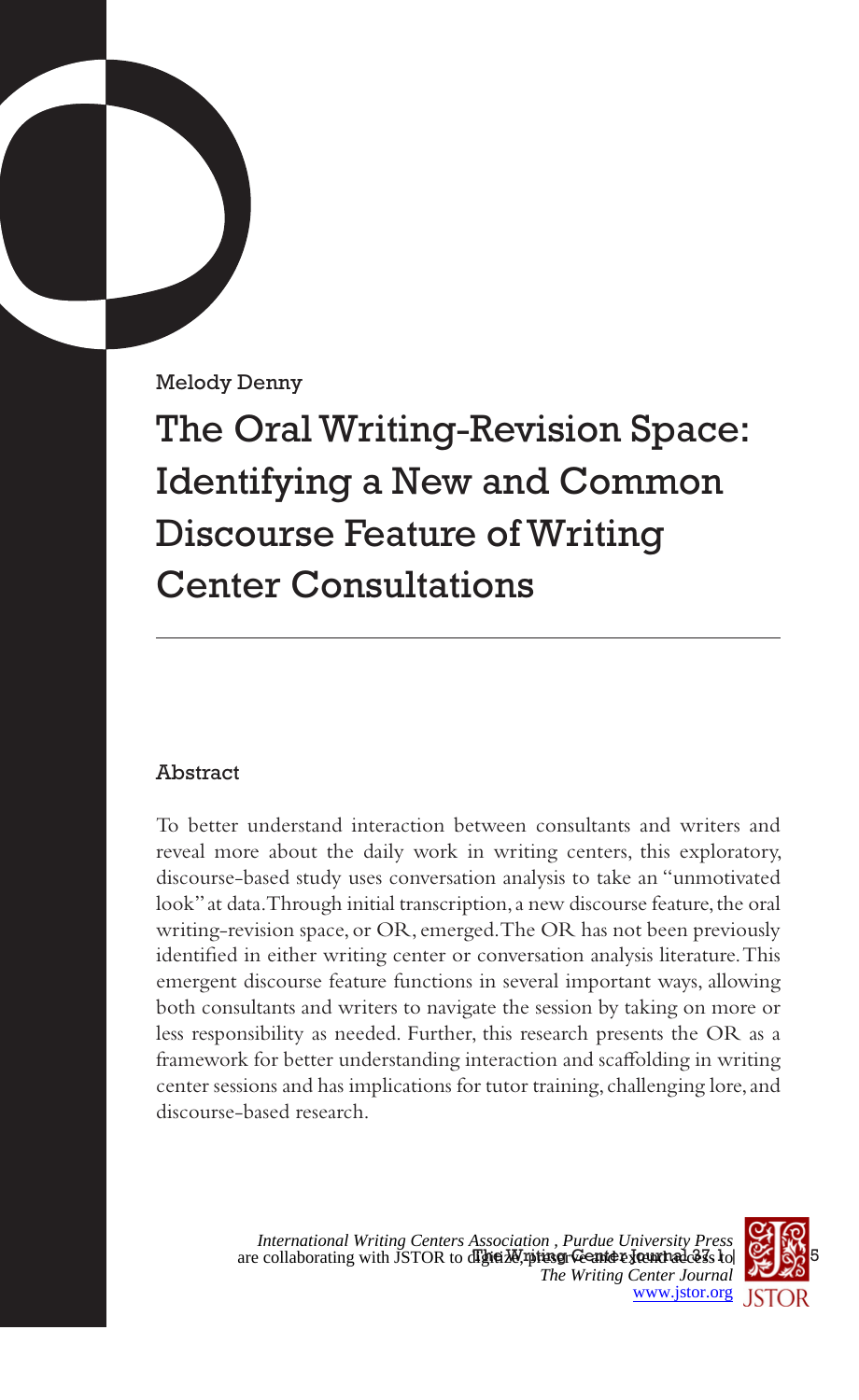## Introduction

As a methodology, conversation analysis (CA)—that is, turning oral conversations into written texts with identifying markers before analysis is challenging, but in writing center interchanges, CA can be especially intimidating because of the difficulty of capturing the interaction between talk and text. Yet there is much that can be learned from examining the daily work of the writing center on the discourse level. Using a variety of research methods, including but not limited to the CA approach, earlier studies have focused on language in writing center sessions; some examples are Jennifer Joy Ritter (2002); Jessica Williams (2005); Hansun Zhang Waring (2005); Susan Wolff Murphy (2006); Brooke Rollins, Trixie G. Smith, & Evelyn Westbrook (2008); Isabelle Thompson (2009); Beth Godbee (2012a, 2012b); Jo Mackiewicz & Isabelle Thompson (2013, 2015); Isabelle Thompson & Jo Mackiewicz (2014). This list, by no means exhaustive, serves to underscore how much researchers have taken up discourse-based methods in the last 20 years. Knowing there was still much to be learned about what unfolds in writing center sessions, and in an effort to contribute to more data-driven studies (Driscoll & Perdue, 2012; Haswell, 2005), I adopt a discourse-based, CA approach to examine writing center talk. Evaluating hundreds of interactions taken from four video-recorded sessions, I discover, categorize, and analyze fascinating moments in which students and consultants negotiate writing out loud.

My first overarching research question was as follows: What can examining the discourse of writing center sessions tell us about the interaction between the participants in this context? To answer this, I video-recorded sessions, and it was during the transcription process that something interesting emerged from the data, what I will call the *OR*, *oral writing-revision space*. This discourse was more analogous to spoken writing than other types of discourse interaction. I more fully outline the transcription methods and symbols in the Methodology section a bit later, but, first, it's important to understand what the OR is not: Not only is the OR not conversation about writing, but it is also not participants reading aloud and not participants speaking while they wrote.

# What the OR Is Not Reading Aloud

Transcription conventions such as Magdalena Gilewicz & Terese Thonus's (2003) and John W. Du Bois, Stephan Schuetze-Coburn, Susanna Cumming, & Danae Paolino's (1993) do not indicate a way to differentiate reading text aloud or writing while speaking from other conversational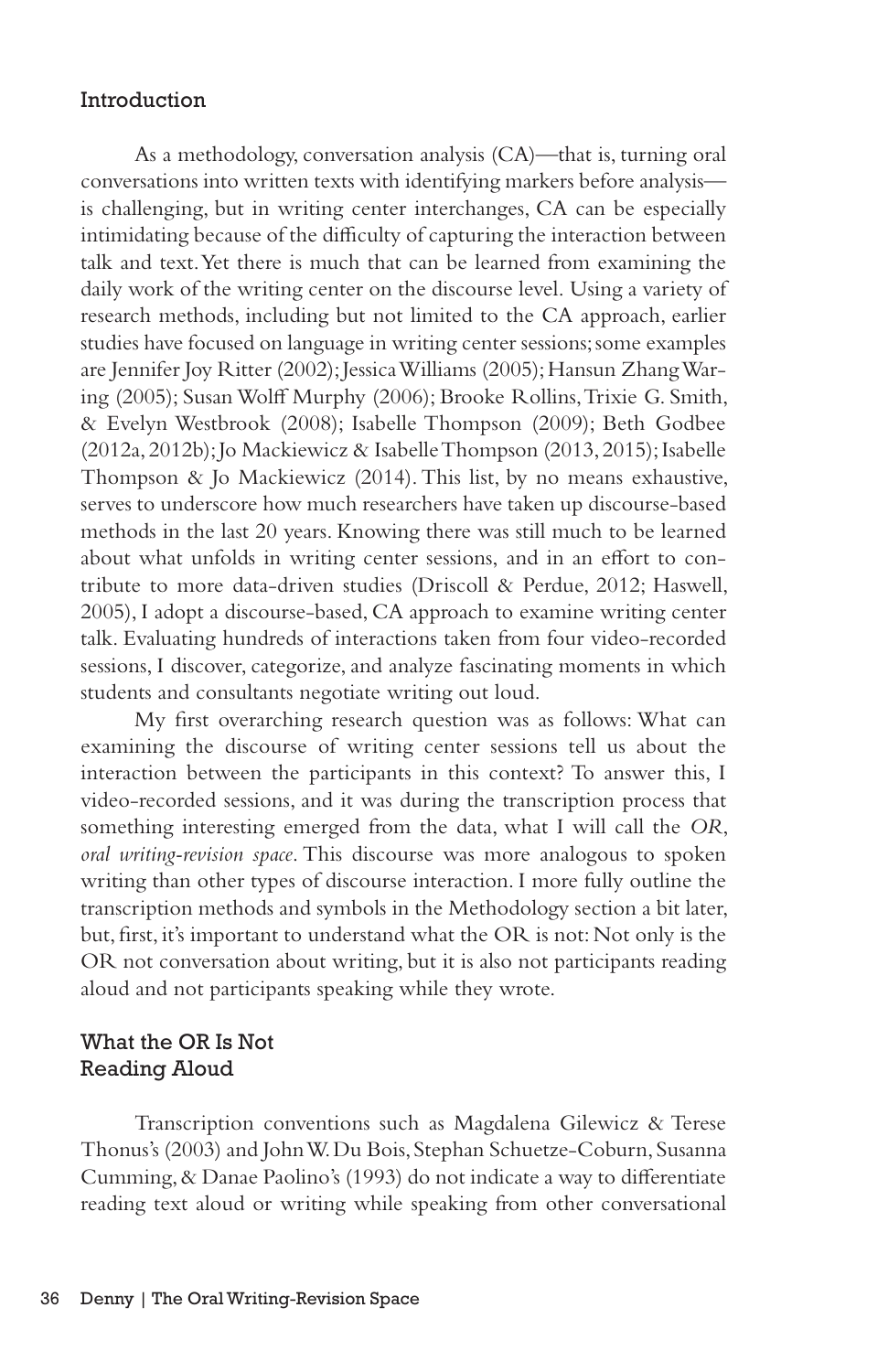talk, both of which happened in the videos I was transcribing. See the appendix for an outline of the transcription conventions; relevant transcription symbols are included in the examples that follow. In Du Bois, Schuetze-Coburn, Cumming, & Paolino's (1993) outline of transcription conventions, when there's a change in a speaker's pitch, that text is isolated with specific symbols. For example, when someone whispers, that text is transcribed as *<WH…WH>* with the *WH* surrounding the words that were whispered. There are similar conventions for quoting others and laughing while talking. In this tradition, I decided to transcribe text that was read aloud with *<RE…RE>* to differentiate this text from regular conversation. Excerpt 1 below provides an example of the writer reading aloud. An arrow  $(\rightarrow)$  is used to draw attention to specific utterances. Numbers on the left side mark turns, not lines.

|   |               | Excerpt 1. (Alyssa, lines 61-68)                                                                                                                                                                                                                                                                                                                                                                                                                                                                                                                                                                                                |
|---|---------------|---------------------------------------------------------------------------------------------------------------------------------------------------------------------------------------------------------------------------------------------------------------------------------------------------------------------------------------------------------------------------------------------------------------------------------------------------------------------------------------------------------------------------------------------------------------------------------------------------------------------------------|
|   | $1 \quad C$ : | Um and why don't you go ahead and read just the<br>introduction to me.                                                                                                                                                                                                                                                                                                                                                                                                                                                                                                                                                          |
| 2 | W:            | Okay. Uh- <re an<br="" become="" commercials="" have="" long="">extremely effective way to reach an audience in a way<br/>nothing else can. However, the key is developing a<br/>commercial that attracts the targeted audience in a<br/>positive way. I selected two commercials advertising<br/>Covergirl makeup but to my surprise they were two<br/>very different approaches to selling the product. While<br/>I watched both commercials, my main objective<br/>included defining what type of product is being<br/>sold, who was the intended audience, and the overall<br/>effectiveness of the commercial. RE&gt;</re> |

Even without the consultant asking the writer to read, it is clear the words between the *<RE>* symbols are written, not spoken discourse, so identifying these instances was easy.

#### Speaking While Writing

Similarly, there was no existing convention for indicating a speaker was talking while writing, which also occurred in the videos I transcribed. With occurrences of participants verbalizing words as they wrote them, I coded the discourse with *<WR…WR>* in the same fashion as the *RE* above. An example of speaking while writing is provided in Excerpt 2.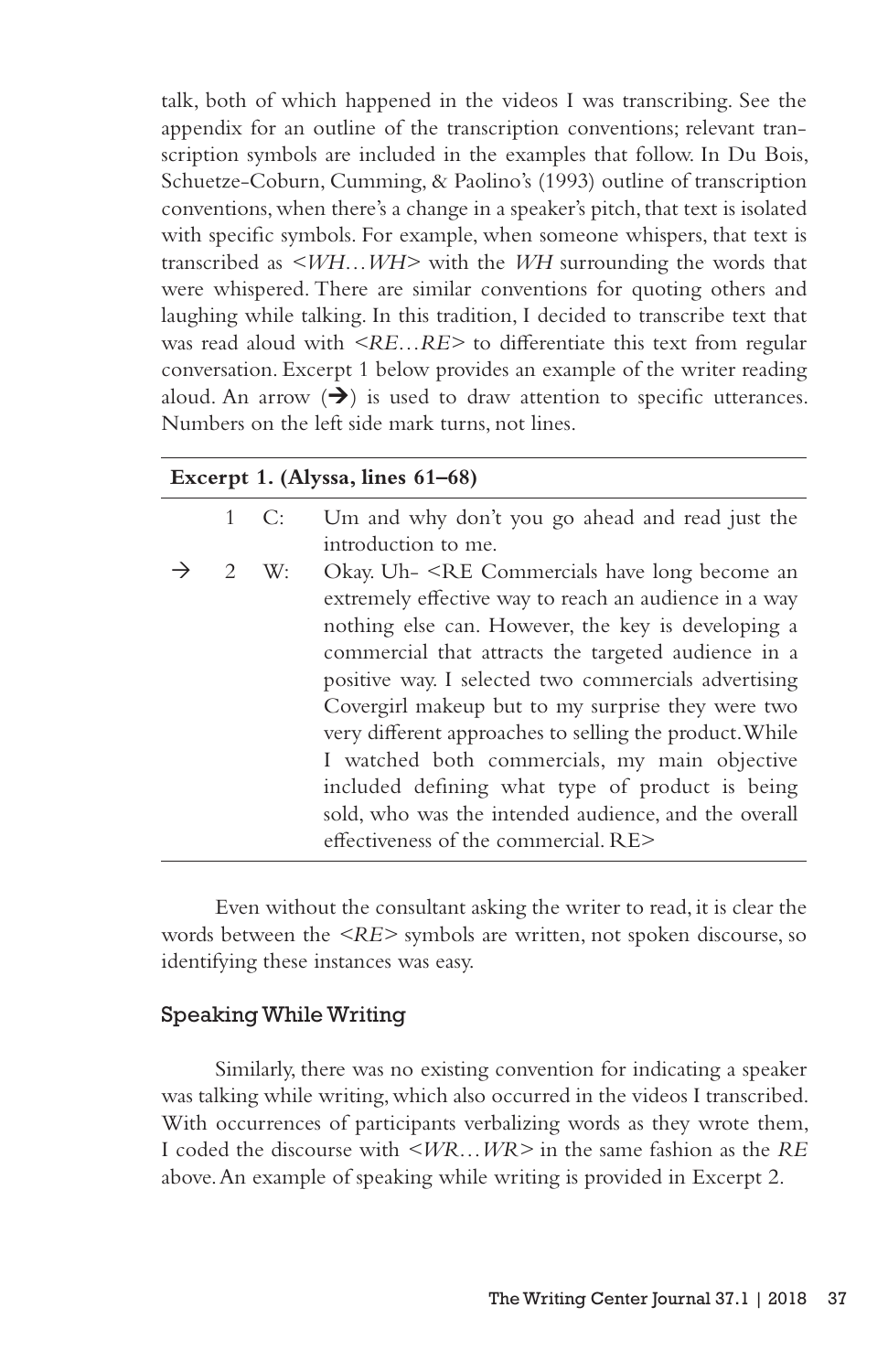| Excerpt 2. (Grant, lines $453-456$ ) |              |                                                                                                                                                 |  |  |
|--------------------------------------|--------------|-------------------------------------------------------------------------------------------------------------------------------------------------|--|--|
|                                      |              | $\rightarrow$ 1 W: So just reword it. <wr battle="" is="" the="" traditional—<br="">traditional teaching methods WR&gt; [is between. Okay.</wr> |  |  |
|                                      | $2 \quad C:$ | [betw- between Benton's traditional teaching-?                                                                                                  |  |  |
|                                      |              | 3 W: Yeah <wr benton's="" traditional="" wr=""> blah blah blah<br/><math>(a)(a)(a)(a)</math>.</wr>                                              |  |  |

In this example, the writer is writing as she speaks the words (in both turns 1 and 3). Not only is this action evident in the video, but the prosody of the words easily stands out from conversational rhythms. Reading aloud and speaking while writing, though not identified in current discourse conventions, are not difficult to see as something different from "talk about writing."

# Introducing the OR

As mentioned, there was an emergent discourse feature that did not readily fit into the previously discussed categories. Excerpt 3 provides an example of this discourse feature from a writing center consultant.

| Excerpt 3. (Alyssa, lines $519-522$ ) |  |      |                                                                                                                                                                                  |  |  |
|---------------------------------------|--|------|----------------------------------------------------------------------------------------------------------------------------------------------------------------------------------|--|--|
|                                       |  | 1 C: | So you might just um kind of lump them together and<br>say like you know while both commercials blah blah<br>blah um they were different in like this or something<br>like that. |  |  |

In this excerpt, the consultant advises the writer on how she might structure her thesis statement. This is not reading aloud, and the consultant is not speaking while writing. Yet, this utterance is also distinctly different from talk *about* writing. Excerpt 4 provides another look at this discourse feature, spoken by a student-writer.

| Excerpt 4. (Bryan, lines 73-78) |                                    |                                                                                                                                                                                                                      |  |  |
|---------------------------------|------------------------------------|----------------------------------------------------------------------------------------------------------------------------------------------------------------------------------------------------------------------|--|--|
|                                 | $\rightarrow$ 1 W:<br>$2 \quad C:$ | I don't know if that was necessary or not. Depending<br>on the product being advertised the ad that goes with<br>it? That doesn't make sense. So never mind. [That's<br>why I'm here. $(a/a)a$<br>[Okay that's fine. |  |  |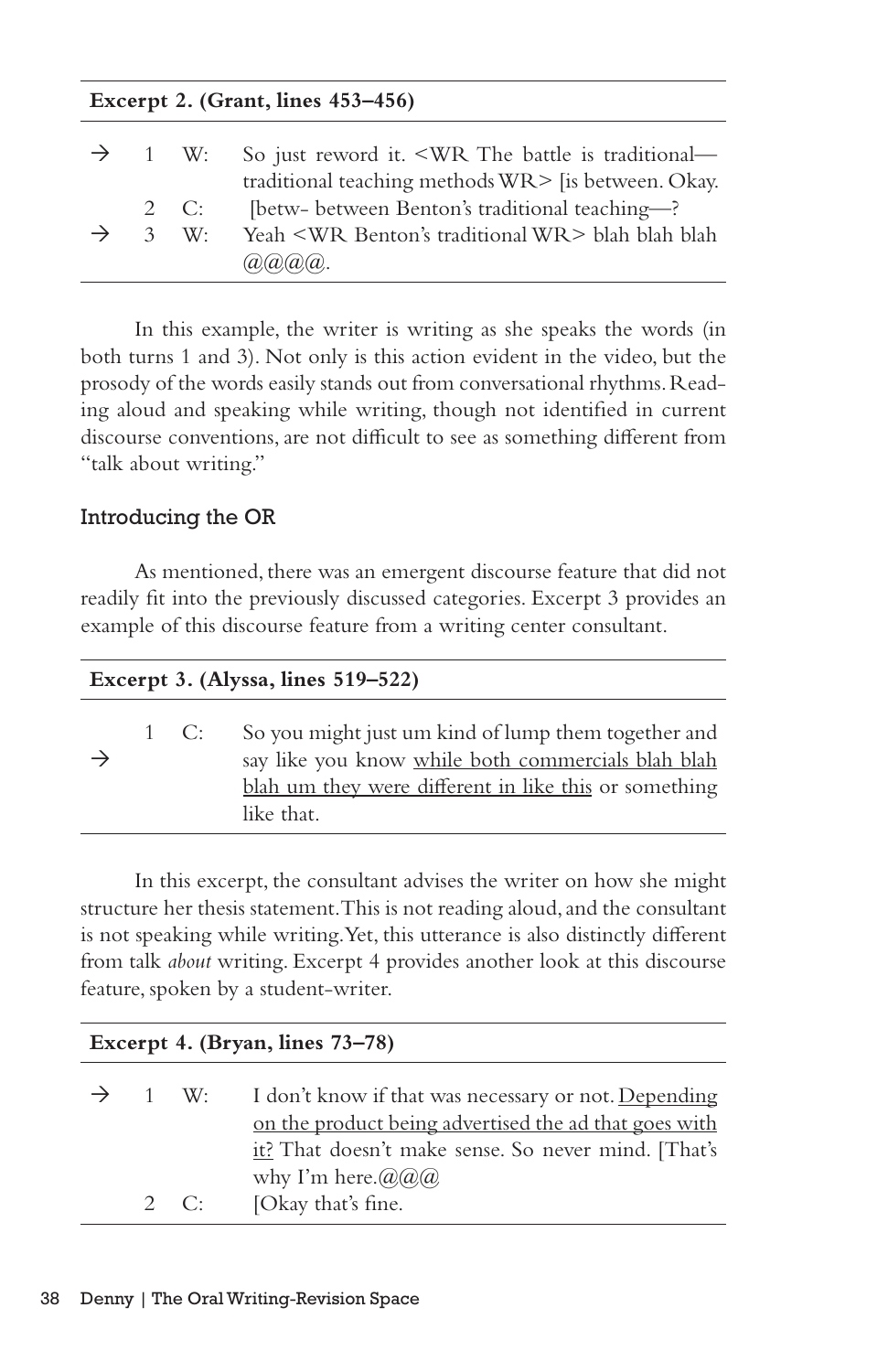The underlined selection is the writer's attempt at rephrasing an excerpt in her draft. Again, this is not text being read aloud, not speaking while writing, and not talk about writing. As with the other interactions, I was unable to locate a transcription symbol. Because current transcription conventions do not account for this type of discourse, I created a new transcription convention, *<OR>*, to represent what these emergent utterances appear to be: an oral writing or revision space.

## The OR and Current Scholarship

The OR is not surprising in and of itself; many consultants, directors, and researchers agree that this discourse is common in writing center sessions, even if it hasn't explicitly been discussed. Rebecca Day Babcock, Kellye Manning, Travis Rogers, Courtney Goff, and Amanda McCain (2012) recognized something they labeled "private speech occurrences" in which "one or both of the partners speak as though to themselves" (p. 114). With no examples provided, it is difficult to say that what they describe is an OR, though it seems possible. Similarly, Thomas Newkirk (1989) writes of one conference he examined:

[This conference] illustrates the role of talk in revision. Revision is often used synonymously with rewriting; we change our writing by writing again and making changes. The student in this conference is revising by talking; she is creating an alternative text that can be juxtaposed against the one she has written. (p. 327)

Newkirk's explanation of the student's "revising by talking" is captured in the ORs above.

As mentioned, much writing center research has focused on language and interaction in sessions, and many times, OR structures appear in these transcripts. Yet, the researchers did not mark these occurrences as anything other than traditional conversational exchange, likely because many were not using conversation analysis as their specific methodological framework, which usually requires more specific coding of such instances. In conversation analysis studies, researchers examine a variety of everyday conversations like telling jokes (Sacks, 1974) and doctor-patient interaction (ten Have, 1991), but short of the discourse-based writing center studies already cited above, not much attention has been paid to the interaction surrounding talk about writing. As we know, writing centers offer a unique communicative situation, and this type of interaction is not common in most other interactions, even educational settings such as advising sessions (Hartford & Bardovi-Harlig, 1992) and classroom talk (Cazden & Beck, 2003). These other conversationally based interactions do not focus on the revision of writing, setting writing center interactions slightly apart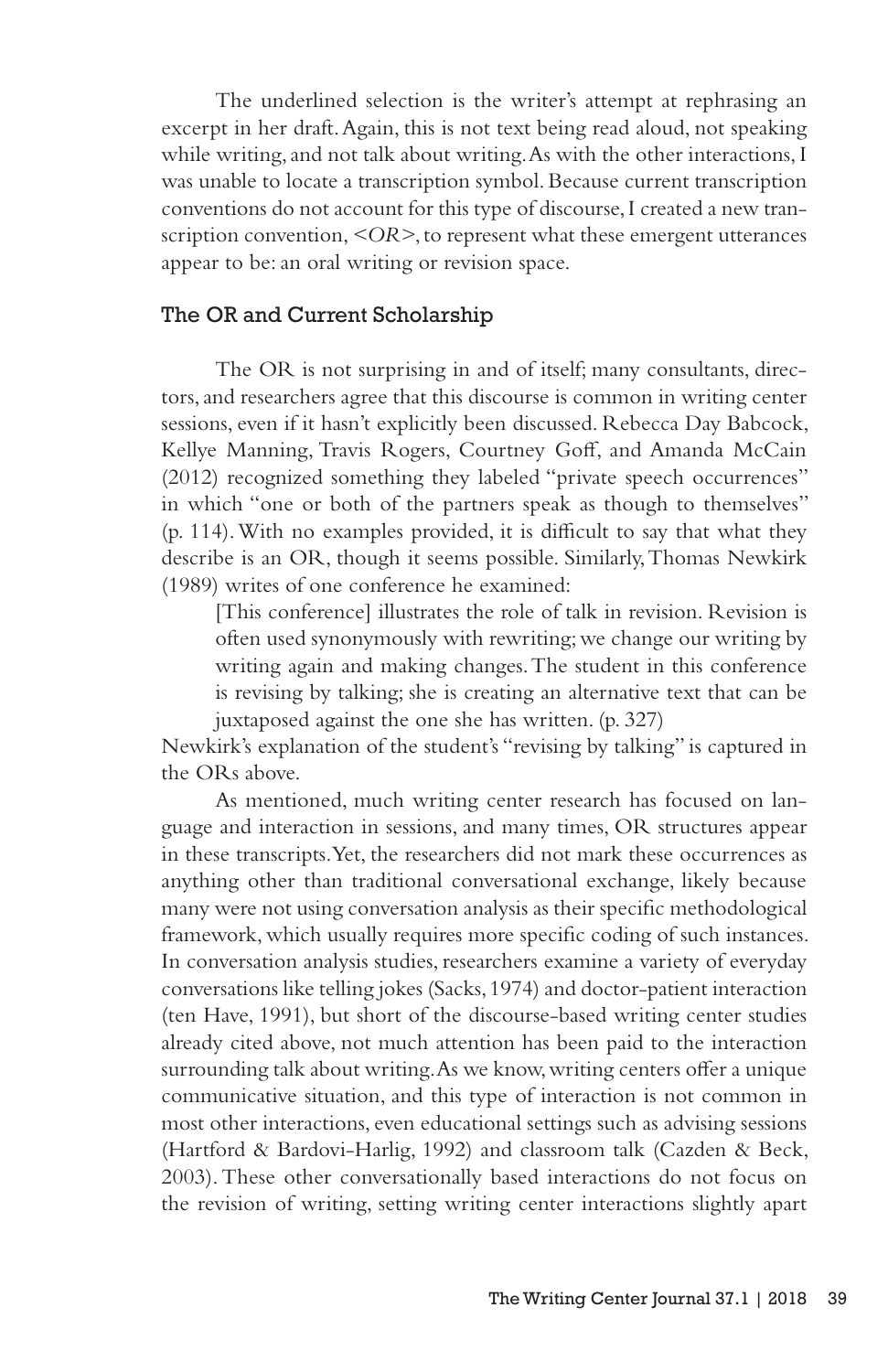from most others. This distinction explains why this discourse space has not been highlighted and discussed in the literature. Even so, based on the descriptions from other research and my initial findings, it appears that ORs are used in daily writing center practice and warrant further investigation.

As a result of uncovering the OR discourse feature, subsequent research questions followed: 1. How is the OR contextualized in the conversational discourse? 2. How is the OR functioning in these interactions? 3. What, if anything, can the OR tell us about our daily writing center practices?

## Methodology

While working as a graduate assistant in a large Midwestern state university writing center, I recorded 25 videos in fall of 2010, following IRB approval. The collection of these data was for both exploratory purposes—recording the sessions with the idea of looking at the discourse in some undetermined way—and pedagogical purposes—assigning consultants to examine their own sessions as part of a training course. There were 24 new consultants being trained that semester, and all consultants recorded at least one session (one consultant recorded two sessions for unknown reasons) for a total of 25 videos. All consultants were graduate students in English, student writers were from all levels and disciplines, and sessions were by appointment, scheduled in 50-minute blocks. Videos were recorded based solely on the consultants' schedules and writers' willingness to participate in the research. Because of this, the recorded videos could be considered random samples of writing center sessions for that time frame during that semester. Though the IRB specified videos could be recorded all semester (September–December), all recordings took place during the month of October. As mentioned in the introduction, I decided to follow a conversation analysis approach to examining the video data, which I will now outline in more detail.

#### Conversation Analysis

Many of the discourse studies in writing centers call on conversational analysis (CA) transcription conventions to turn their spoken data into written texts. Not all these researchers, however, applied a CA methodology when analyzing their data, which can affect how the data are viewed and interpreted. For this reason, it is important to recognize that CA provides researchers with transcription conventions but that it is also a stand-alone methodology with its own ideology.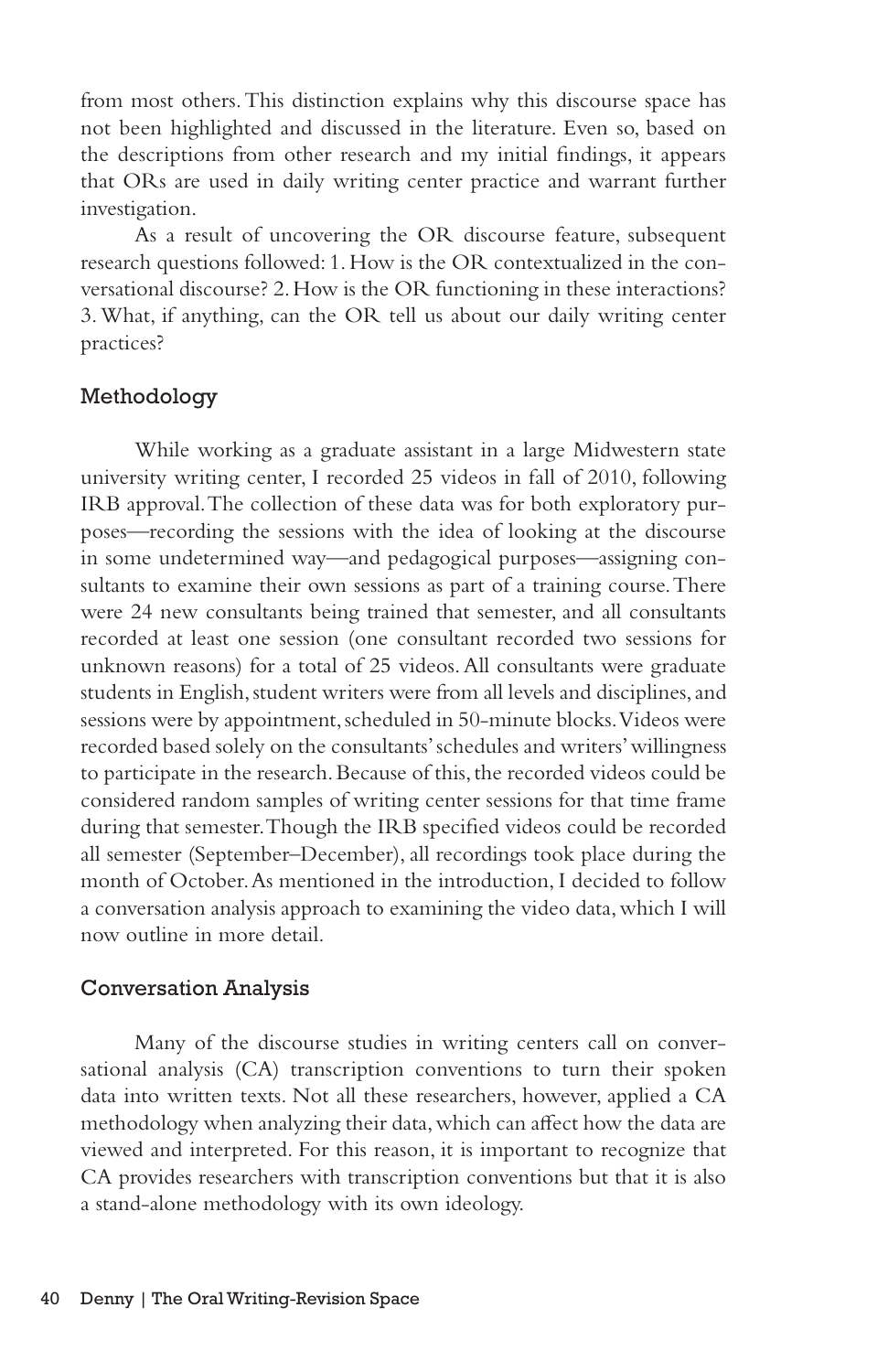CA, developed by Harvey Sacks, Emanuel A. Schegloff, and Gail Jefferson, focuses on authentic, everyday, or institutional language, views language as socially constructed, and centers on text (ten Have, 2007). The transcription conventions often called upon and/or influencing other convention sets were originally designed by Sacks, Schegloff, and Jefferson (1974), with Jefferson continuing to refine the conventions through the years (2004). Talk is often viewed as disorganized or even chaotic, but CA transcription gives researchers a way to organize these exchanges. As Deborah Cameron (2001) describes it, CA takes a "microanalytic" approach, which "defamiliarizes what we normally take for granted, and reveals the unsuspected complexity of our everyday verbal behavior" (p. 89). In short, CA transcription provides researchers with a framework for intentional analysis.

## "Noticing" During Transcription

As part of my exploratory study, I began transcribing videos in alphabetic order by the consultant's pseudonym, starting with Alyssa's video, doing what CA calls "unmotivated looking" (ten Have, 2007). This type of examination is not "prompted by prespecified analytic goals . . . but by 'noticings' of initially unremarkable features of talk or other conduct" (Schegloff as cited in ten Have, 2007, p. 121). The general preferred strategy of CA is to start with the data and an open mind and, once something emerges, to more systematically focus the analysis.

Once I "noticed" the OR in Alyssa's video, I had to choose a representative sample to transcribe, so I went through all 25 videos and made notes about the consultant, the writer, the assignment, the general topic of the session, and the genders of each participant. Unfortunately, not all videos were usable. Four of the 25 had significant background noise and/ or low volume of speakers, so transcribing much of the interaction was not possible. Consequently, those four videos were eliminated from the dataset. Of the 21 usable videos, 11 (52%) were with female consultants and 10 (48%) were with male consultants. For the sample, I chose to include two female consultants and two male consultants. When looking at writers, I noted there were 14 female writers (67%) and seven male writers (33%). I decided, then, to choose one male writer and three female writers for my sample to reflect gender distribution of the entire sample size. Seventeen (81%) of the recorded sessions include native English-speaking consultants. For that reason, I chose to include all native English-speaking consultants in my representative sample. The writers' native languages totaled the same: 81% of writers recorded in these sessions spoke English as their native language. Therefore, I also chose to include videos with writers who were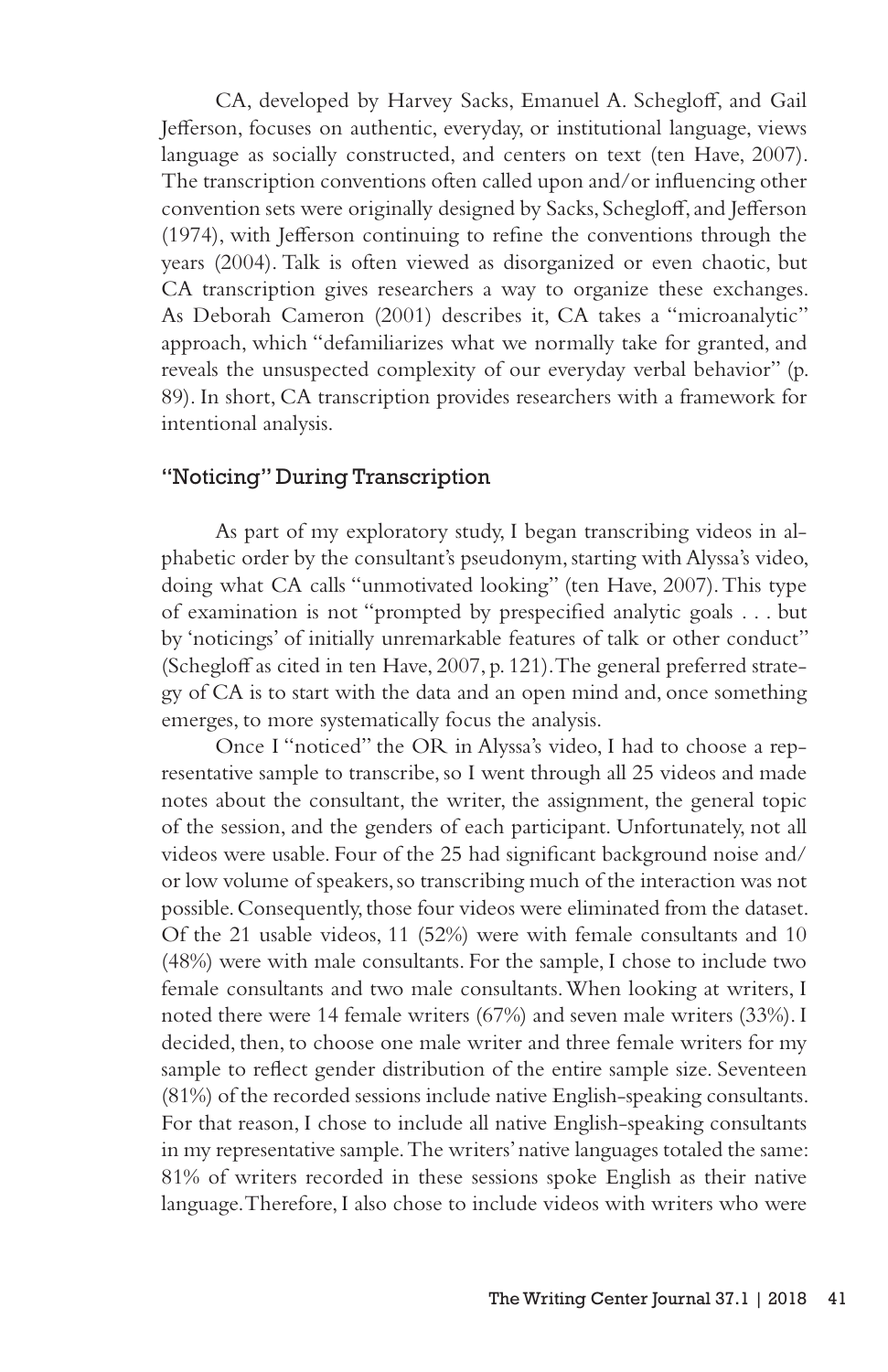native English speakers. Last, of the 21 videos, 12, or 57%, came from one class, Freshman Composition 1 (ENG 1113), while the other assignments and classes were varied. Thus, I selected only writers working on papers from this one course, holding course and discipline constant. Including only consultations with students working on papers in a 100-level English course with native-speaking consultants and writers limits the breadth of my study and hence its direct implications for other areas. However, holding these potential confounding variables constant (native language, course, level, discipline) is consistent with a most-similar-systems method of case study research, in which researchers seek to hold key variables constant in order to investigate outcomes. Because this is an exploratory study, a most-similar-systems approach is reasonable means to study a sample with potentially diverse outcomes (Gerring & Cojocaru, 2016).

Table 1 outlines information for the final representative sample, identified by consultants' pseudonyms.

|         | C Gender | W Gender | C Language | W Language | Class           |
|---------|----------|----------|------------|------------|-----------------|
| Alyssa  | Female   | Female   | English    | English    | <b>ENG 1113</b> |
| Bryan   | Male     | Female   | English    | English    | <b>ENG 1113</b> |
| Grant   | Male     | Female   | English    | English    | <b>ENG 1113</b> |
| Lorelei | Female   | Male     | English    | English    | <b>ENG 1113</b> |

## **Table 1**

*Consultation demographics*

As mentioned, I transcribed the talk using Gilewicz & Thonus's (2003) close-vertical-transcription methodology and some selected transcription symbols from DuBois, Schuetze-Coburn, Cumming, & Paolino (1993). These transcription labels are easy to incorporate and require no formal linguistic training, only attention to detail, such as when speech overlaps or when participants use backchannels during others' talk (e.g., *uh-huh*, *hmmm*). Transcripts can be much more detailed than the excerpts I provide (see Du Bois, Schuetze-Coburn, Cumming, & Paolino, 1993; Jefferson, 2004). In all excerpts provided, writers are identified with a *W* and consultants with a *C* (the terminology used at this particular writing center).

# Findings

As I continued to analyze the OR, it became clear that the OR structure is "packaged" within a larger discourse chunk: something before,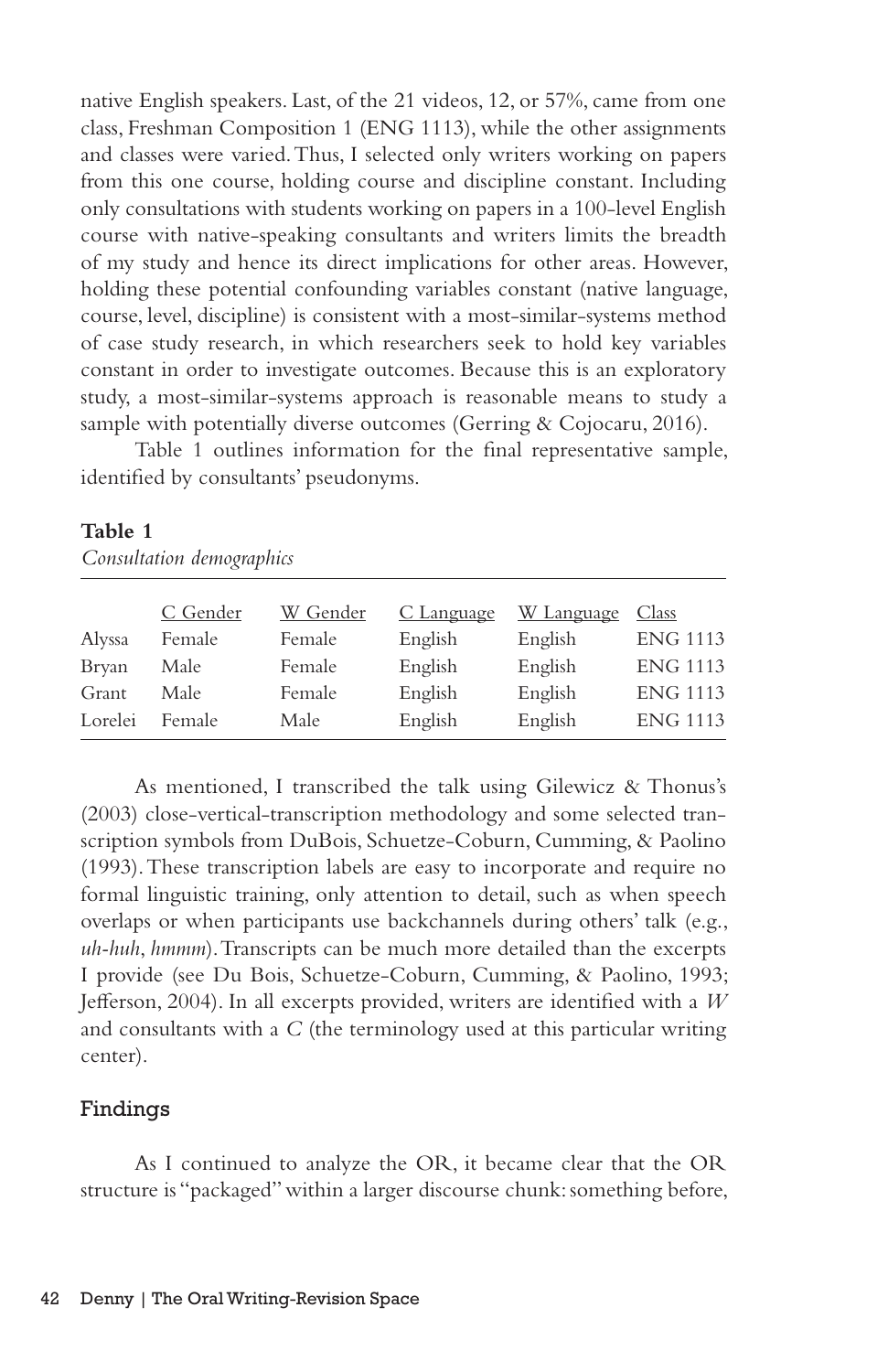the OR, and something after. I labeled what came before as the *lead-in* and what followed as the *lead-out.* The typical OR *chain*, then, is *lead-in*   $OR \rightarrow$  *lead-out.* At times, the lead-in and/or lead-out was absent from the OR chain because ORs were delivered back to back, as in when a student was working with the wording of a phrase and repeated or tried several variations. Table 2 shows the OR organization. This excerpt is from the transcript in which Lorelei is the consultant, and it provides a view of the coding process for this project.

# **Table 2**

*OR chain*

| lines<br>$191 -$<br>202 | lead-in<br>W:Yeah. I don't<br>know. I was just<br>talking. Uh, I<br>guess-I don't<br>know uh | OR<br>$\rightarrow$ W: <or the<br="">s-strategies used<br/>are— would<br/><math>be</math>— OR&gt;</or> | lead-out<br>$\rightarrow$ C: Well down here I<br>mean you didn't-<br>you talked about<br>the visual arguments<br>which I thought<br>was really interesting<br>because you talk<br>about the music<br>W: mmhmm<br>C: and uh what's<br>going on actually<br>with the color, but<br>you don't really<br>W:mmhmm<br>C: um talk about<br>that up here but<br>you go into it a lot<br>in your paper so<br>you might want to<br>actually look and<br>$see-$ |
|-------------------------|----------------------------------------------------------------------------------------------|--------------------------------------------------------------------------------------------------------|------------------------------------------------------------------------------------------------------------------------------------------------------------------------------------------------------------------------------------------------------------------------------------------------------------------------------------------------------------------------------------------------------------------------------------------------------|
|-------------------------|----------------------------------------------------------------------------------------------|--------------------------------------------------------------------------------------------------------|------------------------------------------------------------------------------------------------------------------------------------------------------------------------------------------------------------------------------------------------------------------------------------------------------------------------------------------------------------------------------------------------------------------------------------------------------|

As Table 2 indicates, speakers choose discourse structures that bring them to or introduce the OR (the lead-in), speak the OR structure, and then choose discourse structures that refer back to the OR or provide closure to the exchange (the lead-out). These lead-ins and -outs became critical in understanding the OR because identifying what came before and what followed helped determine the function of the OR. Though this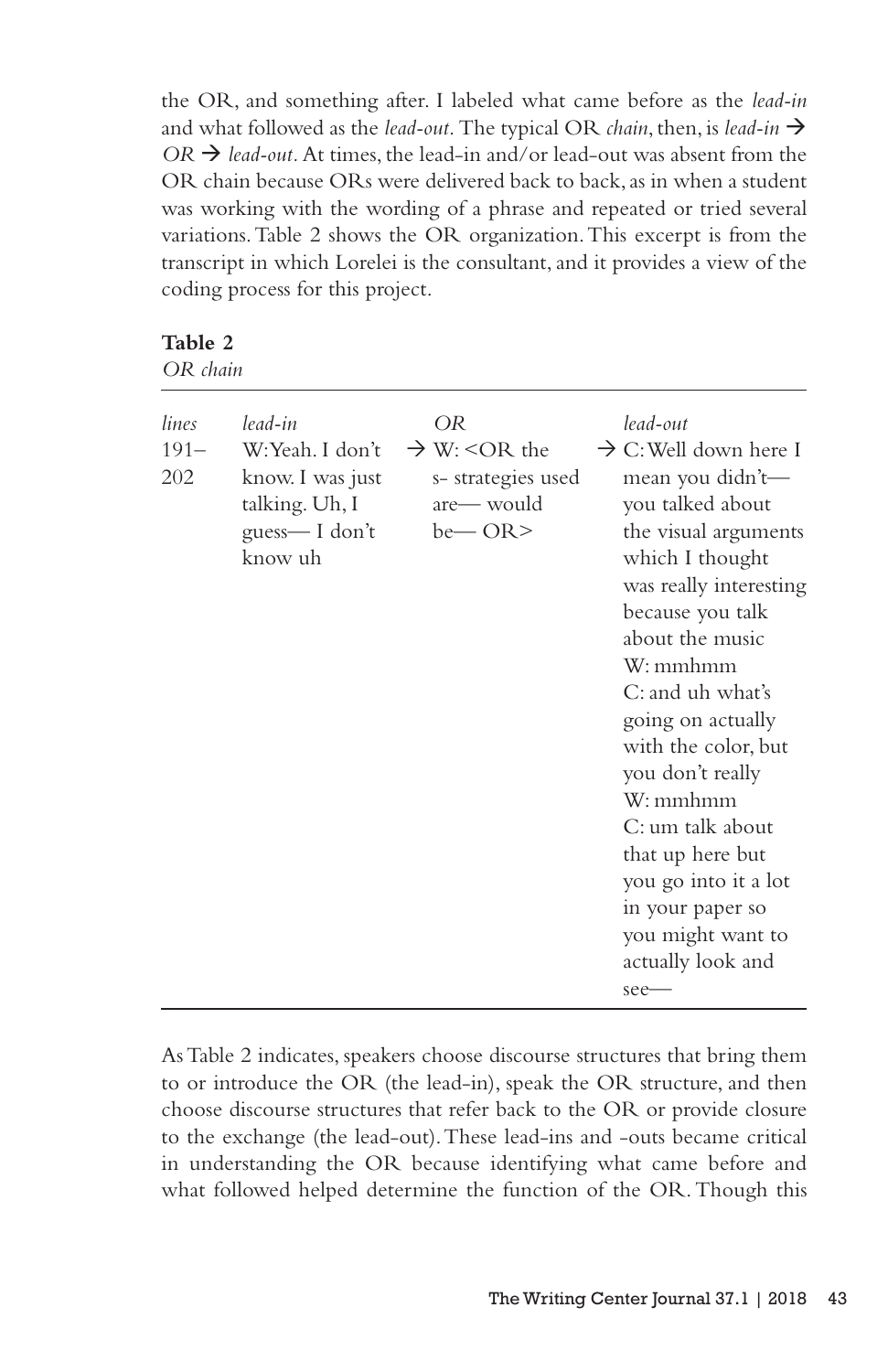particular article does not address the specifics of the lead-ins and -outs, my overall analysis took into account the functions of these discourse chunks (see Denny, 2014), and elements of the lead-ins and -outs can be seen in sections of this piece.

## The Functions of the OR

An important step in analyzing the OR structure was to discern how it was functioning in the interaction. Six categories of OR were located within the transcripts, as Table 3 outlines.

**Table 3**

| OR categories |                                                                                                                                                 |  |  |  |
|---------------|-------------------------------------------------------------------------------------------------------------------------------------------------|--|--|--|
| trial         | "Trying out" an idea, phrase, or word; usually marked<br>by rising intonation; typically led in or out with<br>questions                        |  |  |  |
| repetition    | Simply repeating a previous OR (spoken by either<br>participant) without adding any additional words, ideas,<br>or revisions                    |  |  |  |
| rewriting     | A revision, a rewriting of a passage, phrase, or word; less<br>tentative than the trial OR; sometimes preceded by<br>other trials and/or models |  |  |  |
| model         | An example of what a structure might sound like;<br>usually a starting point; spoken only by the consultants                                    |  |  |  |
| correcting    | A recognition and correction of an error in the<br>previously read passage; spoken only by the writers                                          |  |  |  |
| corrective    | The consultants' counterpart to the correcting OR;<br>typically stated as a question; used mostly for one-word<br>replacements                  |  |  |  |

These categories arose from an open-coding approach to the data (Creswell, 2009). First, I independently coded the transcripts and identified tentative categories. As explained briefly above, I broke the ORs into chunks and looked at what came before and after to determine how the OR was functioning—what was this discourse chunk doing within the discourse at this moment? Second, I included a co-rater to check for consistency with the aim of refining, collapsing, or eliminating categories as necessary (Creswell, 2009). This approach does not typically allow for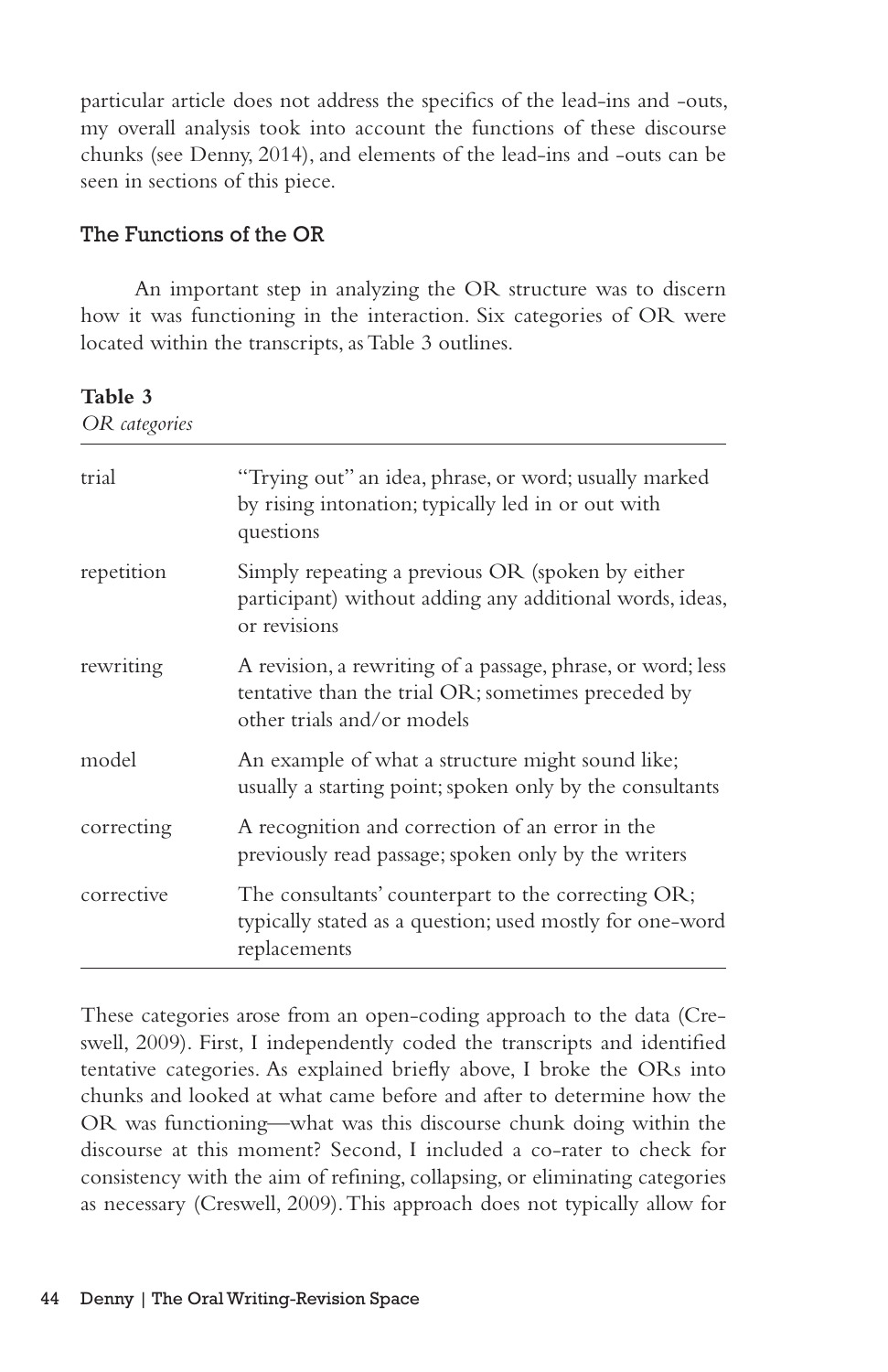interrater reliability, as the two coders must come to a consensus through discussion. This allowed for our coding to be thorough and consistent. It was through our discussions that we concluded there were six OR categories as explained above. Below is a brief overview of each of the OR categories with examples from the transcripts. Following each, I've also provided some relevant literature that places the OR into already-discussed practices of writing center work in hopes of further understanding these occurrences.

**Trial.** When speakers use a *trial* OR, they are "trying out" an idea, phrase, or word. Trials are somewhat uncertain, usually marked by rising intonation (a rise in pitch at the end of an utterance), and are frequently preceded and/or followed by a question. Excerpt 5 offers an example of a trial OR spoken by a writer. From this point, I present ORs in the excerpts with my discourse convention marker *<OR>*.

#### **Excerpt 5. (Lorelei, lines 235–239)**

|               | 1 W: | [So should I is should I should I give give                  |
|---------------|------|--------------------------------------------------------------|
|               |      | McCain some credit in this paragraph here and talk           |
| $\rightarrow$ |      | and— and explain how like <or even="" td="" though<=""></or> |
|               |      | Obama is attacking as well but he's not doing it in          |
|               |      | such a manner that McCain is OR>? I don't know               |
|               |      | how I would write it out.                                    |
|               | 2 C: | Yeah, I mean I think—I think you could mention that          |
|               |      | you know                                                     |

Here the writer asks if he should explain more, provides a trial OR of what that explanation might be, and then questions his ability to write his thoughts (turn 1). The uncertainty of this trial is captured by his questioning and truncated (unfinished) phrases in the lead-in, the rising intonation in his OR (indicated by the question mark), and his self-doubt in the leadout. Even though this writer lacks confidence, the trial OR shows him working with his ideas before committing them to paper. In this excerpt, Lorelei responds as a peer with her opinion about providing additional information. Trial ORs also reveal how consultants are sounding boards for fellow writers when responding to these discourse structures.

The type of interaction highlighted by the trial OR is often discussed in writing center literature. Trial ORs show a discourse space where writers practice writing and consultants respond as peers, confirming Muriel Harris's (1995) claims that "exploratory language [talk that occurs when peers collaborate], though less controlled and controlling,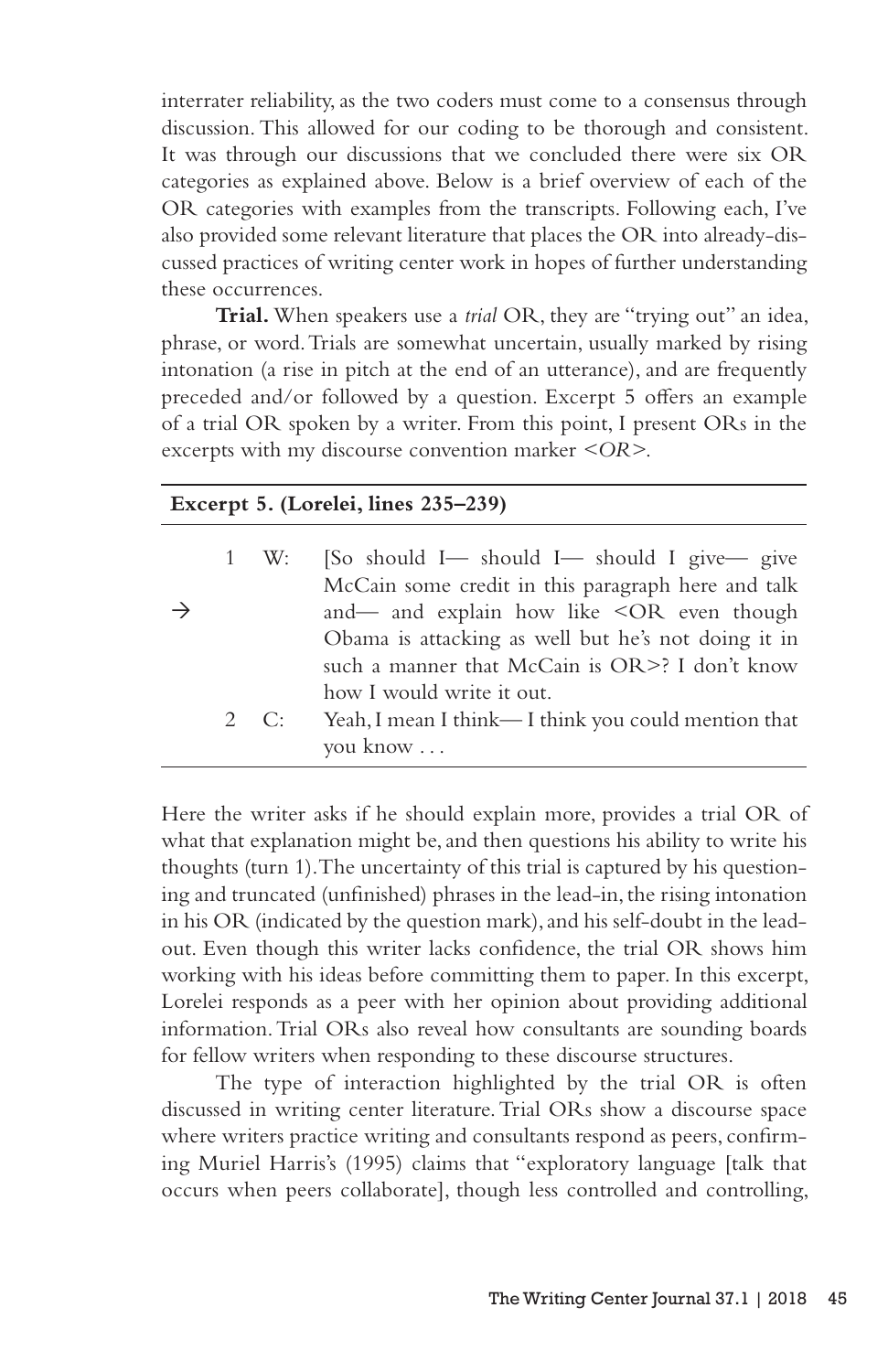has more power to generate confident assertions and make connections than does presentational language [more public language]" (p. 31). Thom Hawkins (1980) suggests that working with peer tutors gives writers time to verbalize their ideas and think out loud. Hawkins's comments speak directly to the trial OR when he concludes that writing tasks are accomplished during sessions because there is "a sense of community in which the language learner *can take risks without fear of penalty*" (p. 66; emphasis in original), echoing sentiments from Stephen M. North (1982), who suggested that "growth in writing . . . requires risk taking and failure" (p. 436). Excerpt 5 shows the writer exploring language described by Harris, in the type of environment envisioned by Hawkins, and including the risk taking mentioned by North.

**Repetition.** *Repetition* ORs occur when either party repeats a previous OR verbatim. Excerpt 6 illustrates the use of a repetition OR.

| Excerpt 6. (Alyssa, lines 674-681) |              |                                                                                                                                                                                |  |  |
|------------------------------------|--------------|--------------------------------------------------------------------------------------------------------------------------------------------------------------------------------|--|--|
|                                    | 1 W:         | $\langle \text{WR} \rangle$ In addition, both commercials— WR $>$ (.)<br>well, actually, their appeals were probably their biggest<br>contrast. So, $\leq$ OR in addition— OR> |  |  |
|                                    | $2 \quad C:$ | You could say <or commercials="" or="" the=""></or>                                                                                                                            |  |  |
|                                    | $3 \quad W:$ | Yeah. (.) Um $\leq$ OR In addition the commercials—<br>OR                                                                                                                      |  |  |
| 4                                  | C:           | What's a good verb there?                                                                                                                                                      |  |  |
|                                    | $5 \quad W:$ | I know that's why I'm trying to think of. Um. <or<br>In addition the commercials—OR&gt; I don't like<br/>showed. I hate that word.</or<br>                                     |  |  |

In this excerpt, the participants are working to phrase the thesis statement. The writer starts with "in addition" (turn 1), and the consultant offers "the commercials" (turn 2) to help build her structure. The writer struggles to find the verb she wants, and to allow herself some time to think, she repeats her previous OR, adding to the consultant's: "in addition the commercials" (turn 3). This example indicates how the writer can "buy" time and maintain her turn in the conversation. In the data, the repetition OR frequently functions as a space for thinking, and at times, the participants repeat each other's words, which can indicate both need time to think, as in Excerpt 6.

Repetition may be used for comprehension or production purposes. Deborah Tannen (2007) reports that repetition is sometimes used for comprehension during conversation, meaning a listener may repeat what was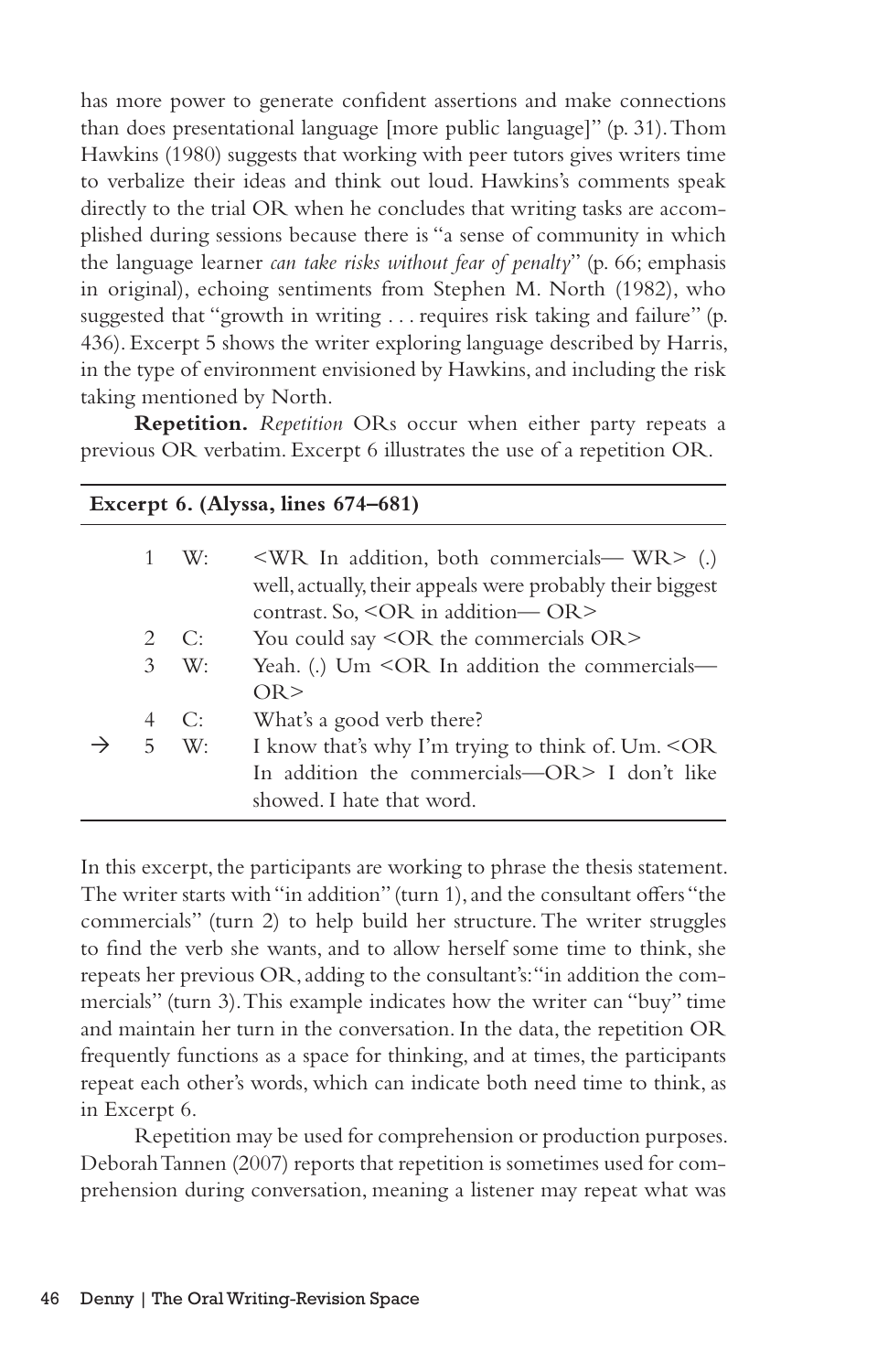just spoken to better understand the message. Repetition also acts as "dead space" (p. 59) for speakers to produce their next contribution, something Cameron (2001) also notes. The OR in Excerpt 6 is likely repetition for production purposes, as the writer is clearly thinking while she speaks.

Repetition has been noted in other writing center research. Susan Blau, John Hall, & Tracy Strauss (1998) found "echoing," in which consultants mimic writers' language (from discourse markers to playful wording), and concluded that verbal echoing affirmed or even created rapport between participants. Mackiewicz (2001) noted that participants "piggyback" on each other's turns and that repetition in her data was used to "ratify what the other has said" (p. 216). These interpretations of repetition can be applied to the OR and might also be used to examine how rapport is built between consultants and writers.

**Rewriting.** The *rewriting* OR is a revision, an oral rewriting of a written passage, phrase, or word, usually for sentence fluency or style. The rewriting OR is different from the trial, which is experimental and uncertain, because the rewriting OR is less tentative and rarely has rising intonation or is presented as a question. Additionally, this OR is not a formulation of ideas, like the trial OR, but rather a *re*formulation. Excerpt 7 shows the consultant speaking a rewriting OR.

| Excerpt 7. (Grant, lines 217-222) |                          |                                                                                                                                                                           |  |  |
|-----------------------------------|--------------------------|---------------------------------------------------------------------------------------------------------------------------------------------------------------------------|--|--|
|                                   | 1 C:                     | <re college="" in="" mention="" par-<br="" so="" students="" that="" they="">ticular benefit from technology RE&gt; <or benefit<br="">from technologies OR&gt;?</or></re> |  |  |
| 2                                 | W:<br>$3 \quad C:$<br>W· | Yeah, that one was hard to word.<br><or advances="" or="" technological="">?<br/>Yeah</or>                                                                                |  |  |

After reading aloud, Grant suggests an edit from "technology" to "technologies" (turn 1), a stylistic change. The writer admits she struggled to word this phrase (turn 2), and the consultant offers another rewriting OR, "technological advances" (turn 3), which the writer accepts with "Yeah" (turn 4). As this excerpt demonstrates, when used by consultants, the rewriting OR can be viewed as more directive; Grant appears to be rewriting this phrase for the writer. Though I don't necessarily support the directive/nondirective binary, especially because it's recently been complicated further (Kjesrud, 2015), it is difficult to describe these instances beyond that binary. Rewriting ORs were found mostly when consultants were reading aloud, and though Mackiewicz & Thompson (2015) didn't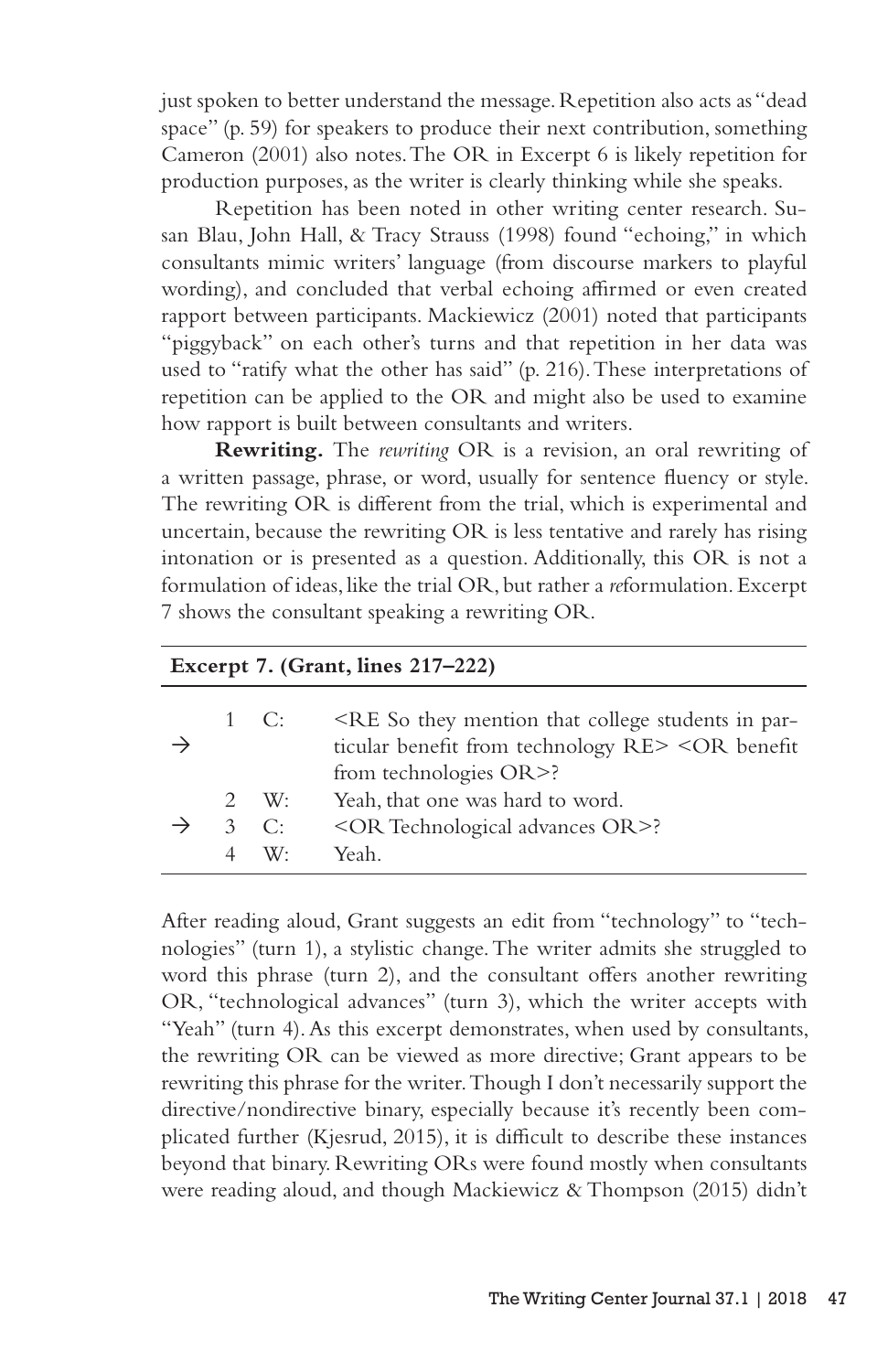mark the rewriting aspect in their data, they coded reading aloud as a cognitive scaffolding strategy that "prod[s] thinking" (p. 33). However, Grant goes further than simply encouraging thinking, as he also provides a rewrite of the student's words. Most rewriting ORs when used by consultants would likely be considered too instructive. However, writers also use the rewriting OR to reword their own language, and in these cases, the rewriting OR space can provide different revision strategies, such as in Excerpt 8.

| Excerpt 8. (Grant, lines $141-145$ ) |              |                                                                                      |  |  |
|--------------------------------------|--------------|--------------------------------------------------------------------------------------|--|--|
|                                      | $1 \quad W:$ | So maybe another way of wording that?                                                |  |  |
|                                      | $2 \quad C$  | <re address="" and<="" arguments="" positive="" td="" the="" these="" which=""></re> |  |  |
|                                      |              | negative effects that technology—RE>                                                 |  |  |
|                                      | $3 \quad W$  | <or american="" has="" on="" or="" society="" the=""></or>                           |  |  |
|                                      | $4 \quad C$  | Okay.                                                                                |  |  |

In this excerpt, the writer suggests "another way of wording that" (turn 1), and the consultant rereads the original text (turn 2). The writer offers a rewriting OR in turn 3 with "has on the American society." The consultant accepts this rewriting OR with "Okay" (turn 4). The example shows the writer taking initiative with her revision. First, she suggests the structure needs to be reworded, the consultant prompts her with rereading the passage aloud, and the writer takes responsibility for rewriting her original statement.

**Model.** *Model* ORs occur when consultants provide writers with a model of what a structure might sound like. Models are a starting point and/or truncated, can contain filler words such as *blah blah*, and often give the turn to the other participant. Excerpt 9 provides a model OR.

| $\text{EXECerpt } 9.$ (Loreiei, lines $322 - 329$ ) |             |                                                                                                                                                                                                                                                                          |  |  |
|-----------------------------------------------------|-------------|--------------------------------------------------------------------------------------------------------------------------------------------------------------------------------------------------------------------------------------------------------------------------|--|--|
|                                                     | 1 C:        | They all start together? Okay. <re so="" suddenly<br="" then="">police lights pop up-RE&gt; Maybe you could say<br/><or a="" and="" at="" dark="" piano="" same="" serious="" the="" time="" tune<br="">starts or begins or plays. OR&gt; Something like that.</or></re> |  |  |
|                                                     | W:          | veah                                                                                                                                                                                                                                                                     |  |  |
| 2                                                   |             | ((WRITING)) Just keep it like that? Or?                                                                                                                                                                                                                                  |  |  |
| 3                                                   | $C^{\star}$ | <re a="" and="" at="" dark="" piano<="" same="" serious="" td="" the="" time="" um=""></re>                                                                                                                                                                              |  |  |
|                                                     |             | $tune$ RE $>$                                                                                                                                                                                                                                                            |  |  |
| 4                                                   |             | W: $\langle$ OR play or $\sim$ OR >?                                                                                                                                                                                                                                     |  |  |
| 5.                                                  | ⊖⊵          | Mhmmm.                                                                                                                                                                                                                                                                   |  |  |

**Excerpt 9. (Lorelei, lines 322–329)**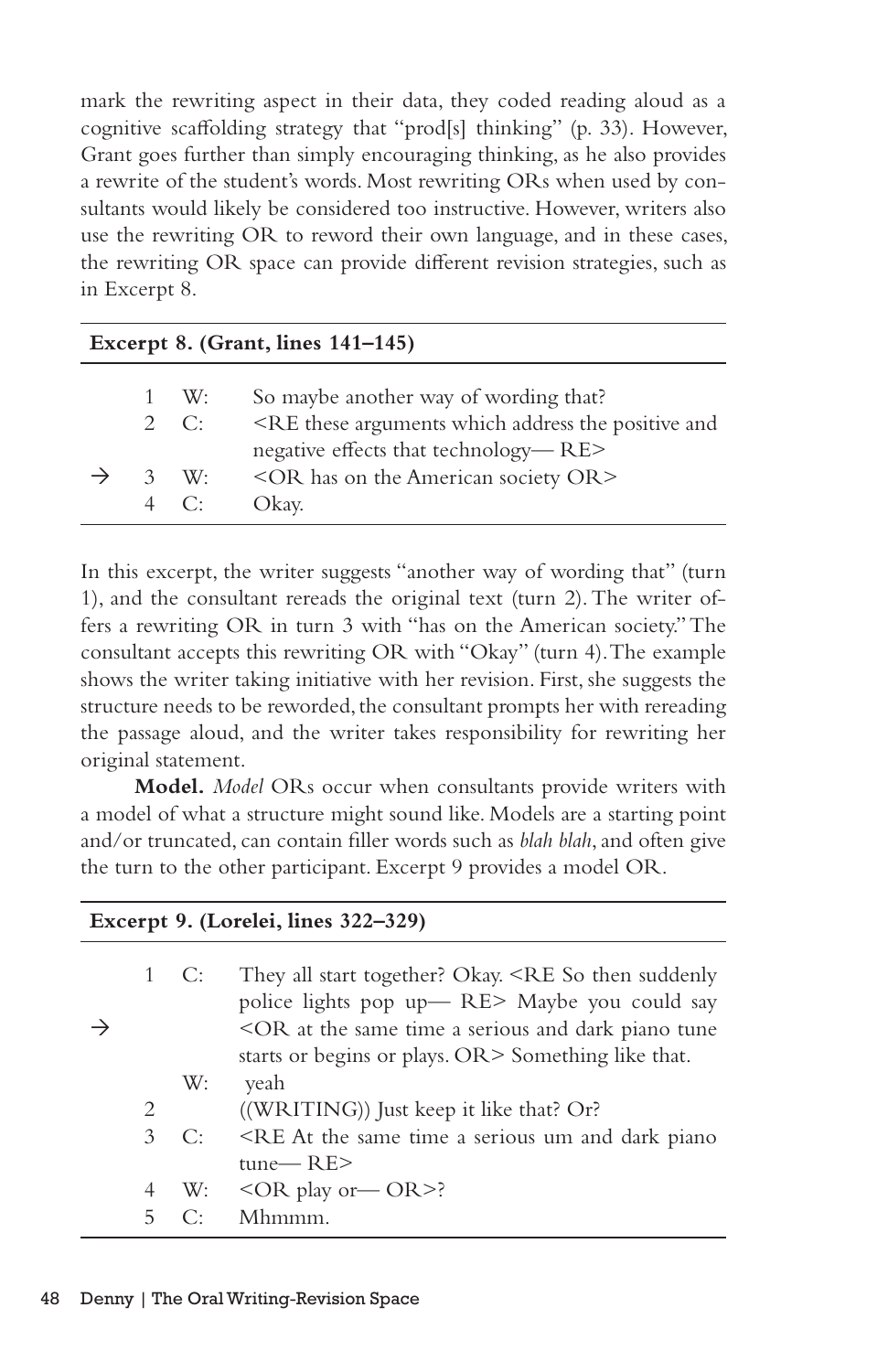In turn 1, the consultant provides a possible structure for the writer's sentence that's lacking in clarity. Lorelei presents this model as an option, starting with "maybe you could say" and then providing more than one solution with "begins or plays." She ends her models with "something like that," leaving the floor open for the writer. The writer then begins to rewrite his sentence and ask clarification questions.

In these instances, consultants act as the more capable peer (Vygotsky, 1978), offering just enough assistance to help the writer make progress. Providing models for writers is a common suggestion to consultants (e.g., Harris, 1983, 1995; McAndrew & Reigstad, 2001; Meyer & Smith, 1987; Ryan & Zimmerelli, 2010) and is seen as a way to provide scaffolding (Wood, Bruner, & Ross, 1976). More recently, specific studies on scaffolding practices in writing centers have been published (Mackiewicz & Thompson, 2013; 2015;Thompson, 2009; Thompson & Mackiewicz, 2014), and many theorists and practitioners agree scaffolding is an important element in writing center work and needs more investigation (Nordlof, 2014). The OR, specifically the model OR, provides tangible examples of how consultants scaffold writers during consultations.

**Correcting.** *Correcting* ORs are used exclusively by writers and occur when they recognize an error in the previously read passage and (self-) correct it. Excerpt 10 exemplifies this move.

|                                     |                | Excerpt 10. (Grant, lines $392-396$ )                                                                                                                                                                                                                                                                |
|-------------------------------------|----------------|------------------------------------------------------------------------------------------------------------------------------------------------------------------------------------------------------------------------------------------------------------------------------------------------------|
|                                     | 1 C:           | <re and<br="" benton="" by="" software,="" the="" with="" working="">Bedore potentially close the gap that restricts anyone<br/>from getting an education in a learning environment<br/>and increases the student's chance— chance of learn-<br/>ing in comfort—<math>in</math>—<math>RE</math></re> |
| 2 W.<br>$\mathcal{R}_{\mathcal{A}}$ | $\mathbb{C}^+$ | $\leq$ OR In the comfort of their home OR $>$<br>Yes.                                                                                                                                                                                                                                                |

The consultant is reading aloud, and as is typical for this consultant, he stumbles and repeats the problematic section to draw the writer's attention to that area (turn 1). The writer then uses a correcting OR to mend the problem (turn 2), and the consultant accepts this correction (turn 3). As this example shows, correcting ORs are a direct result of reading aloud, a common practice in writing centers.

José Vallejo (2004) mentions "grammar-checking dialogues" in sessions he examined. In these dialogues, consultants explain how to make corrections, and the writers make the corrections themselves. Correcting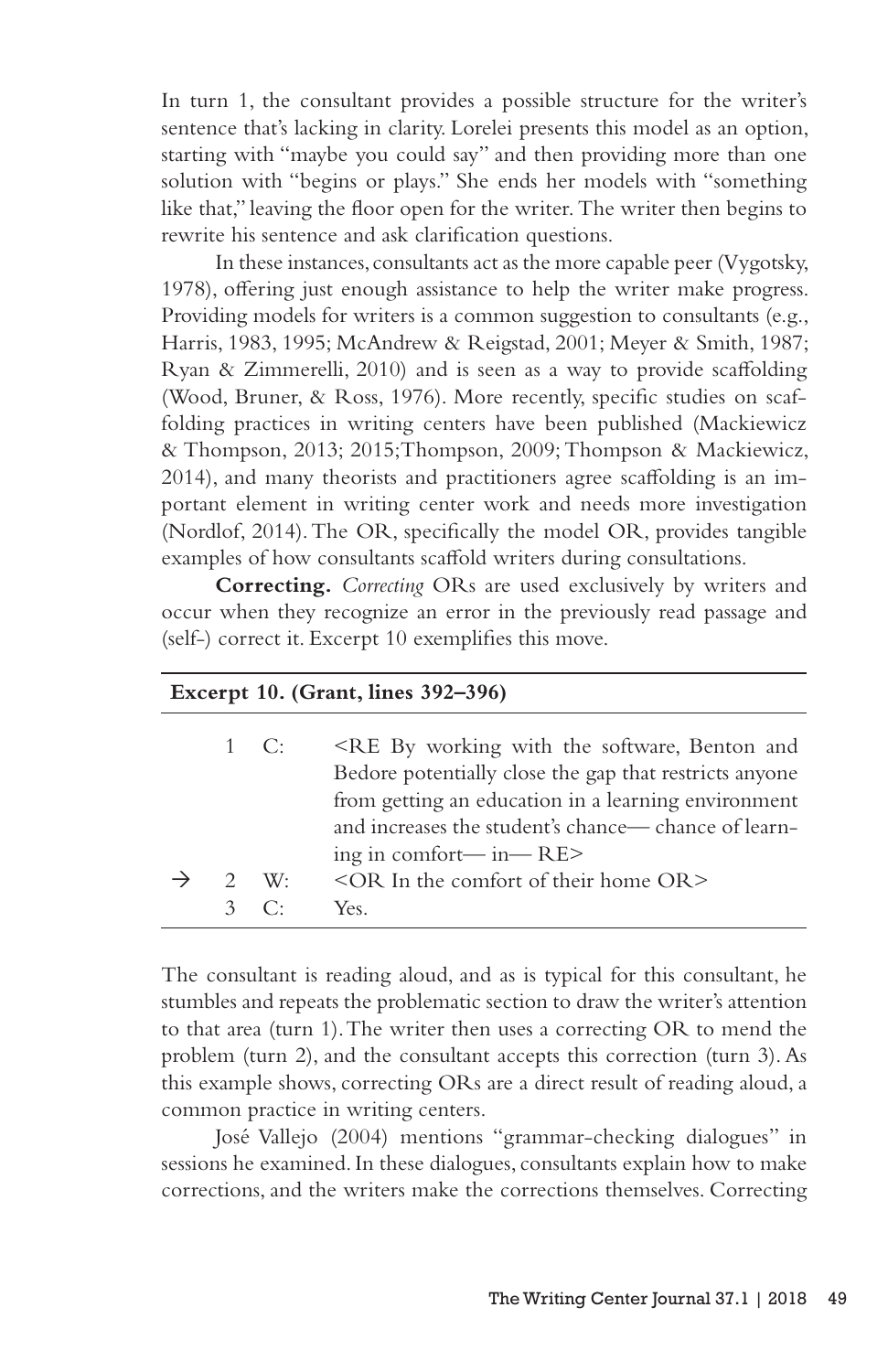ORs are different from what Vallejo describes, however. The consultants do not first explain the error and then allow the writer to correct it. Rather, reading aloud helps writers identify something they can already recognize as incorrect without an explanation. None of the correcting ORs in this data are accompanied by explanations either before or after.

**Corrective.** *Correctives*, the consultant counterpart to the writer-correcting ORs, allow the consultant to correct written errors. A corrective is different from a rewriting OR in that the speaker signals something is incorrect, typically by stating the corrective OR as a question or with rising intonation. Correctives are typically used for one-word replacements like subject/verb agreement and typos. Because correctives occur when consultants are reading aloud, the consultants could be taking on a reader's role. This type of response is different from what Mackiewicz & Thompson (2015) describe as "responding as a reader or listener" (p. 106), which is defined as summarizing or paraphrasing. Excerpt 11 provides an example of the consultant reading aloud and questioning the written content, much as a reader would, before offering the corrective OR.

| Excerpt 11. (Bryan, lines 160-164) |  |               |                                                                                                                                                                                                                                                |  |  |  |
|------------------------------------|--|---------------|------------------------------------------------------------------------------------------------------------------------------------------------------------------------------------------------------------------------------------------------|--|--|--|
|                                    |  | 1 C:          | <re commercials="" emotions,="" needs,<br="" play="" upon="" wants,="">and economic usefulness. The ad <math>RE&gt;</math> uh <math>\leq</math>OR uses<br/><math>OR \geq ?</math></re>                                                         |  |  |  |
|                                    |  | $2 \quad W:$  | Mmhmm                                                                                                                                                                                                                                          |  |  |  |
|                                    |  | $3 \quad C$ : | So you might want to mark that. ((WRITER<br>WRITING)) $(3s)$ <re ad="" drama,<br="" humor,="" the="" uses="">memorable design and color and catchy jingles to<br/>keep the audience thinking about the commercial<br/>and product. RE&gt;</re> |  |  |  |

In this excerpt, Bryan finds a mistake (whether this is a typo or grammatical error is unclear), and he uses a corrective OR with rising intonation to signal the mistake and provide a correction (turn 1). The writer offers only a minimal response of "mmhmm" (turn 2), prompting Bryan to suggest that she mark the error, which she does (turn 3). This type of interaction has been noted in other writing center research. Again, Vallejo (2004) labels another kind of discourse interaction as "grammar-checking discourse" (different from grammar-checking *dialogue* mentioned above). In these cases, consultants corrected writers' mistakes while writers made minimal contributions, with no dialogic exchanges around the correction. The scenario Vallejo describes appears to be what transpires in Excerpt 10, where the corrective OR might be interpreted as a reader's response in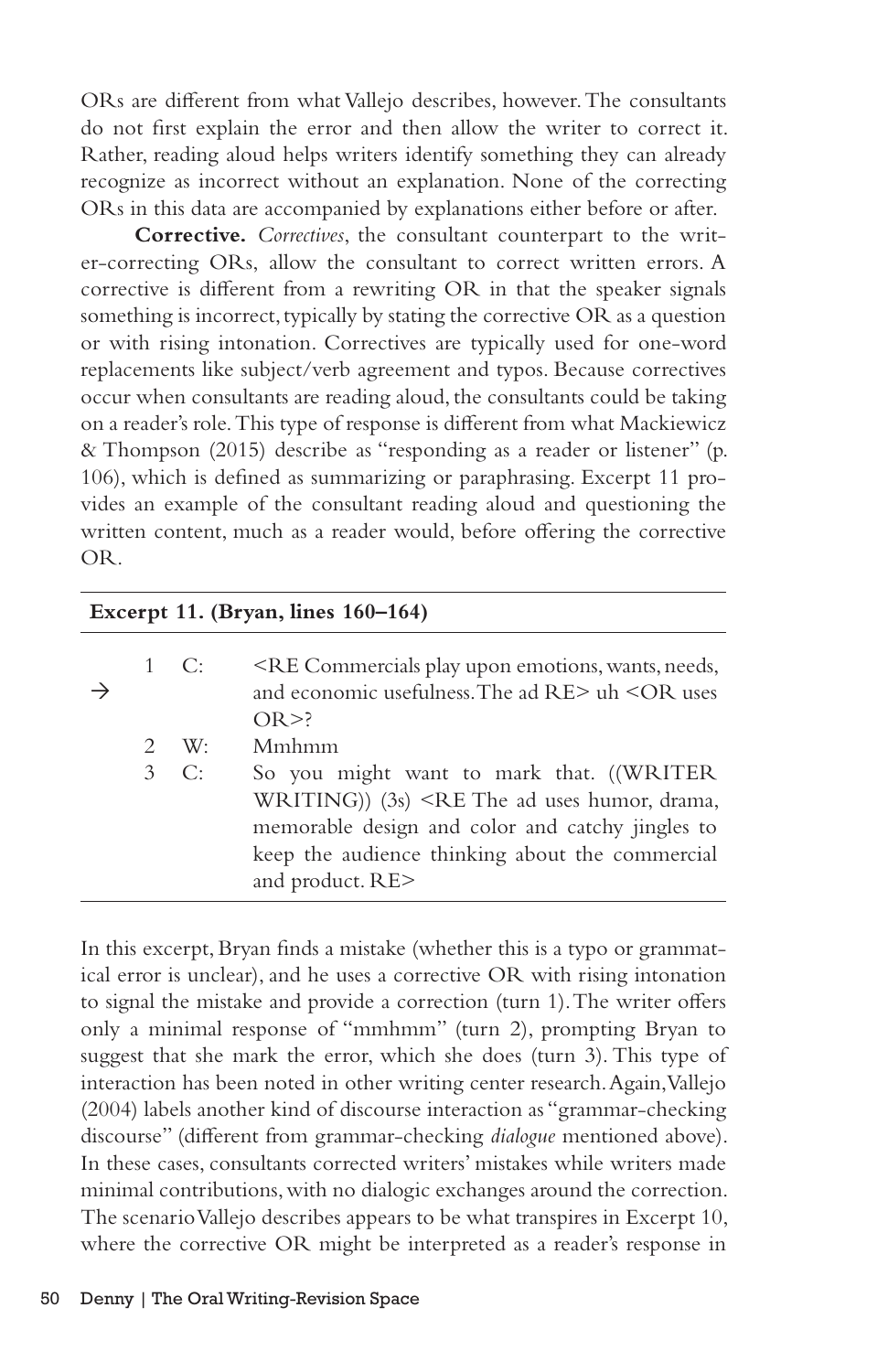this context. Consultants are reading aloud and questioning the content, as a reader might, and responding as such. Even if couched in the language of a reader, the corrective OR is a slight or veiled directive by consultants because these ORs are corrections offered with little to no input from the writers.

The analysis of the ORs' functions shows participants playing many roles—such as collaborative peer, expert, and listener—and further highlights the OR as an essential interactional component and scaffolding tool. These categories range from what some might describe as nondirective (model and repetition ORs) to writer focused (trial, rewriting, and correcting ORs) to directive (corrective and rewriting ORs). The OR provides a framework, much like Mackiewicz & Thompson's (2015) coding scheme, to examine conversational features of consultations, a way to see the interaction and understand how participants work together in a variety of ways in writing center sessions.

## The "Bigger Picture" of the OR

After locating and categorizing the OR functions, I focused the next stage of analysis on how often each of these categories appeared in both individual sessions and the dataset as a whole. Table 4 provides a breakdown of each category by consultation and further by speaker to understand how the ORs were distributed among sessions, writers, and consultants. Last, the total for each category and overall percentage are provided. Table 4 delineates the commonality of the OR discourse feature in consultant and writer talk, though there is variability in how often types of OR are used.

#### **Table 4**

|  |  |  | OR totals by category |
|--|--|--|-----------------------|
|--|--|--|-----------------------|

|            | Alyssa           |                | <u>Bryan</u> |          | Grant          |          | Lorelei        |                | Subtotal |          |       | $\%$   |
|------------|------------------|----------------|--------------|----------|----------------|----------|----------------|----------------|----------|----------|-------|--------|
|            | W                | C              | W            | C        | W              | C        | W              | C              | W        | C        | Total |        |
| Trial      | 14               | 1              | 20           | 7        | 18             | 6        | 19             | 3              | 71       | 17       | 88    | 36.07  |
| Repetition | 16               | 7              | 2            | 1        | $\overline{4}$ | 16       | $\overline{4}$ | 2              | 26       | 26       | 52    | 21.31  |
| Rewriting  | 2                | 6              | 3            | 7        | 6              | 17       | $\Omega$       | 2              | 11       | 32       | 43    | 17.62  |
| Model      | $\Omega$         | 16             | $\Omega$     | 4        | $\Omega$       | 6        | $\Omega$       | 12             | $\Omega$ | 38       | 38    | 15.57  |
| Correcting | $\left( \right)$ | $\overline{0}$ | 6            | $\Omega$ | 6              | $\Omega$ | $\Omega$       | $\Omega$       | 12       | $\Omega$ | 12    | 4.92   |
| Corrective | $\Omega$         | $\theta$       | $\Omega$     | 1        | $\Omega$       | 8        | $\left($       | $\overline{2}$ | $\Omega$ | 11       | 11    | 4.51   |
| Totals     | 32               | 30             | 31           | 20       | 34             | 53       | 23             | 21             | 120      | 124      | 244   | 100.00 |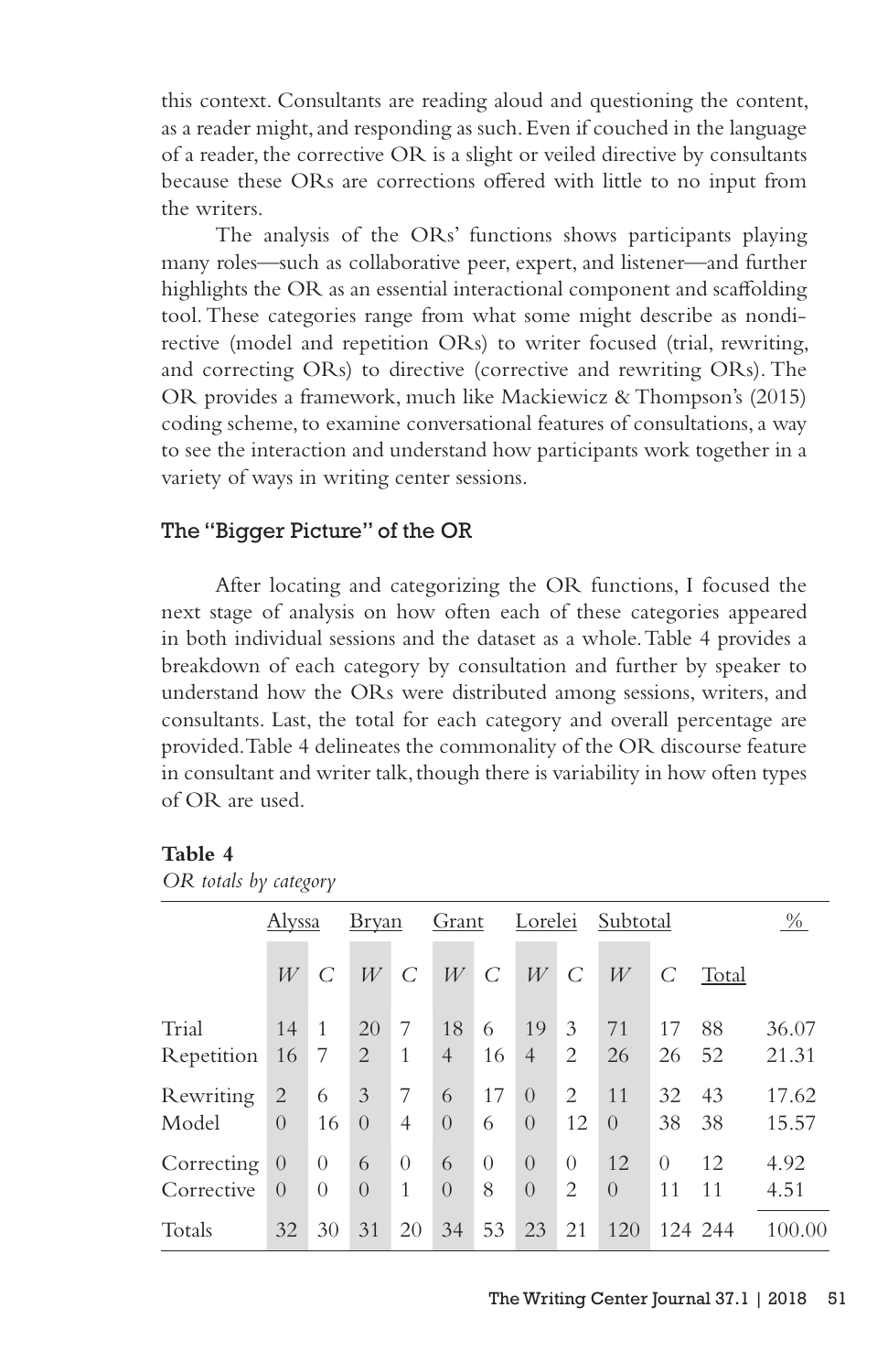Table 4 shows *trial* ORs have the highest percentage of use, with 36.07% of total ORs spoken by participants. The writers speak a much larger percentage of trials: 80.68% of trial ORs are by writers. The frequency of the trial OR marks it as important to writing center interaction. The second most frequently occurring OR is *repetition*. There are 52 instances, or 21.31% in all sessions. The repetition ORs are equally distributed between writers and consultants, with 26 instances each. It's important to note Grant used this structure more than the other consultants did, and repetition ORs account for 30.77% of Grant's total ORs. Grant's use of repetition ORs may be skewing these totals.

The third most frequently occurring OR is the *rewriting* OR, with 17.62% (or 43 examples) of all ORs. While the writers used rewriting ORs in their sessions (25.58% of all rewriting ORs), the consultants used this OR structure much more frequently (74.42% of all rewriting ORs). All consultants had a higher percentage of rewriting ORs than did their writers.

*Model* ORs, which were spoken exclusively by the consultants, account for 15.57% (or 38 instances) of the ORs in the data. Alyssa had the highest number of model ORs with 16, comprising 42.11% of all models. Lorelei had the second most, with 12, or 31.58%, of the total. The other consultants used the model structure considerably less: Grant with six and Bryan with four, or 15.78% and 10.52% respectively. Use of model ORs is likely linked to the consulting situation. Given the circumstances of Alyssa's consultation—rewriting of the thesis statement—her use of model ORs aligns with the agenda of the session. The writer is producing writing rather than revising, which leads Alyssa to speak more model structures. With Grant's, Bryan's, and Lorelei's sessions, the writers had completed drafts and were reading through the papers, so modeling was not as prevalent. Lorelei's session had 12 model ORs because the draft had substantial sentence-level issues that required more revision. Even if not used extensively by all consultants, the model OR is present in all transcripts and is an important means of facilitating interaction and encouraging scaffolding.

#### The Importance of OR Functions

My analysis shows there are ORs that occur more frequently than others in these writing center sessions; perhaps this finding will prove to be true for sessions in general. For example, the *trial* OR was used extensively by writers in all four sessions, marking an important composing space for writers. This discourse space exemplifies some traditional writing center practices, including the importance of talking about writing in a support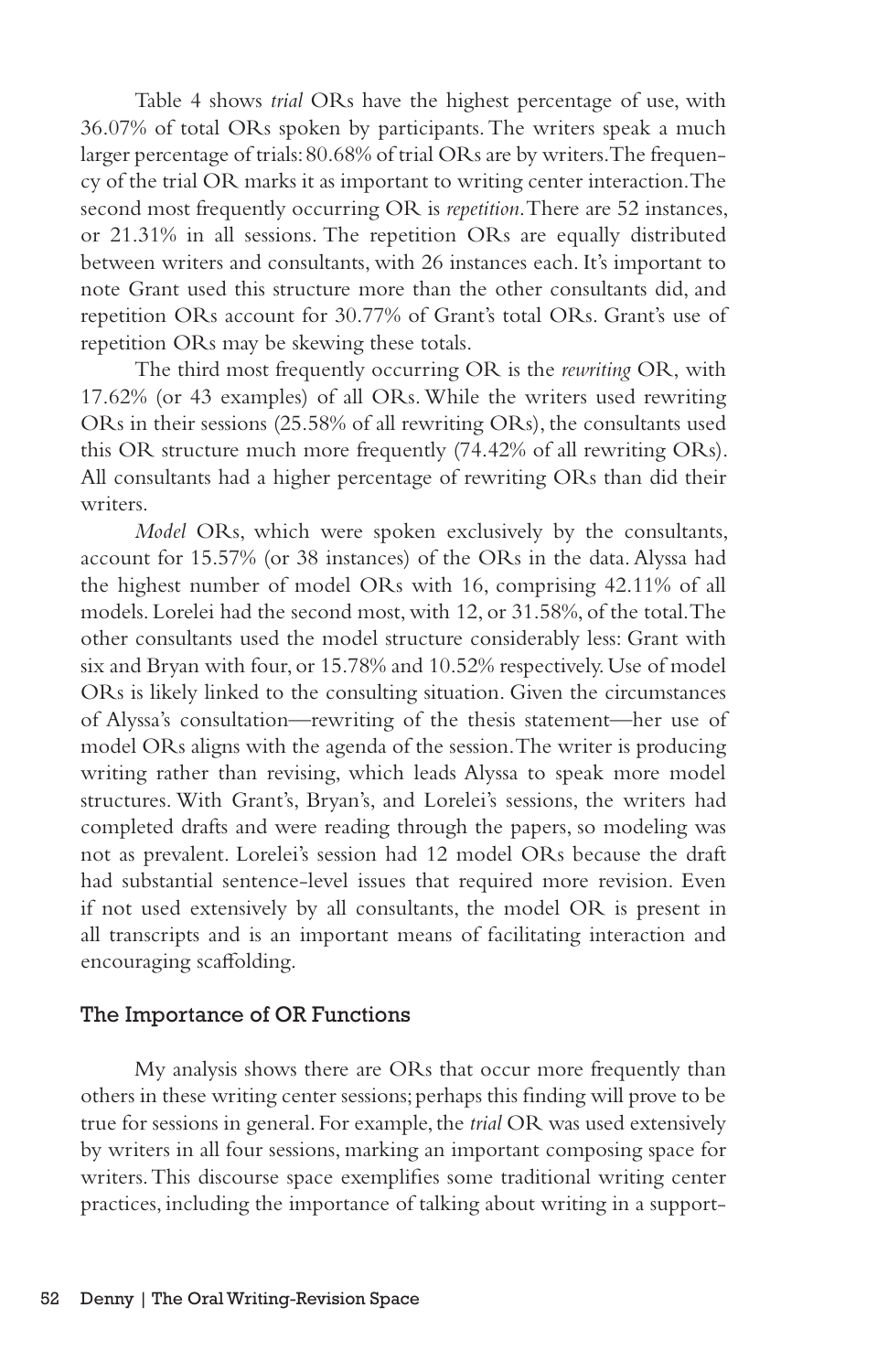ive, nonthreatening environment. Additionally, the trial OR demonstrates ways in which the writing center provides a much-needed practice space for writers.

I also found that *repetition* is important for writers. Consultants used the repetition OR as well, but because Grant's session produced most of the occurrences, those examples might not be typical of most consultations. Even so, like the trial, the repetition OR shows a space for invention and thinking and highlights how participants listen to each other, another significant aspect of writing center practice.

While not used as broadly across all sessions, the *model* OR appears to be a common way for consultants to support writers. I found consultants use this tactic to maintain traditional writing center interaction and provide some, though not too much, assistance to writers. However, not all ORs are consistent with recommended consulting strategies. For example, the *rewriting* OR looks to be a deviation from standard writing center practice because when using this OR, consultants could assist writers too much. The same could be said for consultants' use of *correcting* ORs. Both of these structures place the authority with consultants rather than with writers and do not align with common writing center theory and practice.

The OR, which previously escaped serious notice by scholars, is an emergent, oral writing and revision space that is not merely a feature that happens to be present in interaction between participants during writing center sessions—the OR also actually aids in this interaction. This frequently occurring discourse space has a variety of discourse functions that highlight how participants negotiate during sessions. In the next section, the OR is connected to larger theoretical concepts in writing center studies.

## Discussion

To answer my final research question, What, if anything, can the OR tell us about our daily practices?, I sought connections to previous research to understand the implications of this oral revision space. While there are more implications in my larger study (Denny, 2014), this piece will focus on the largest takeaway: the OR as a scaffolding technique.

#### OR as Scaffolding

My research likely parallels the writing of John Nordlof's (2014) article on scaffolding, and we appear to come to similar conclusions separately. My connections coincide more with scaffolding while Nordlof's are more aligned with Vygotsky's ZPD (zone of proximal development), a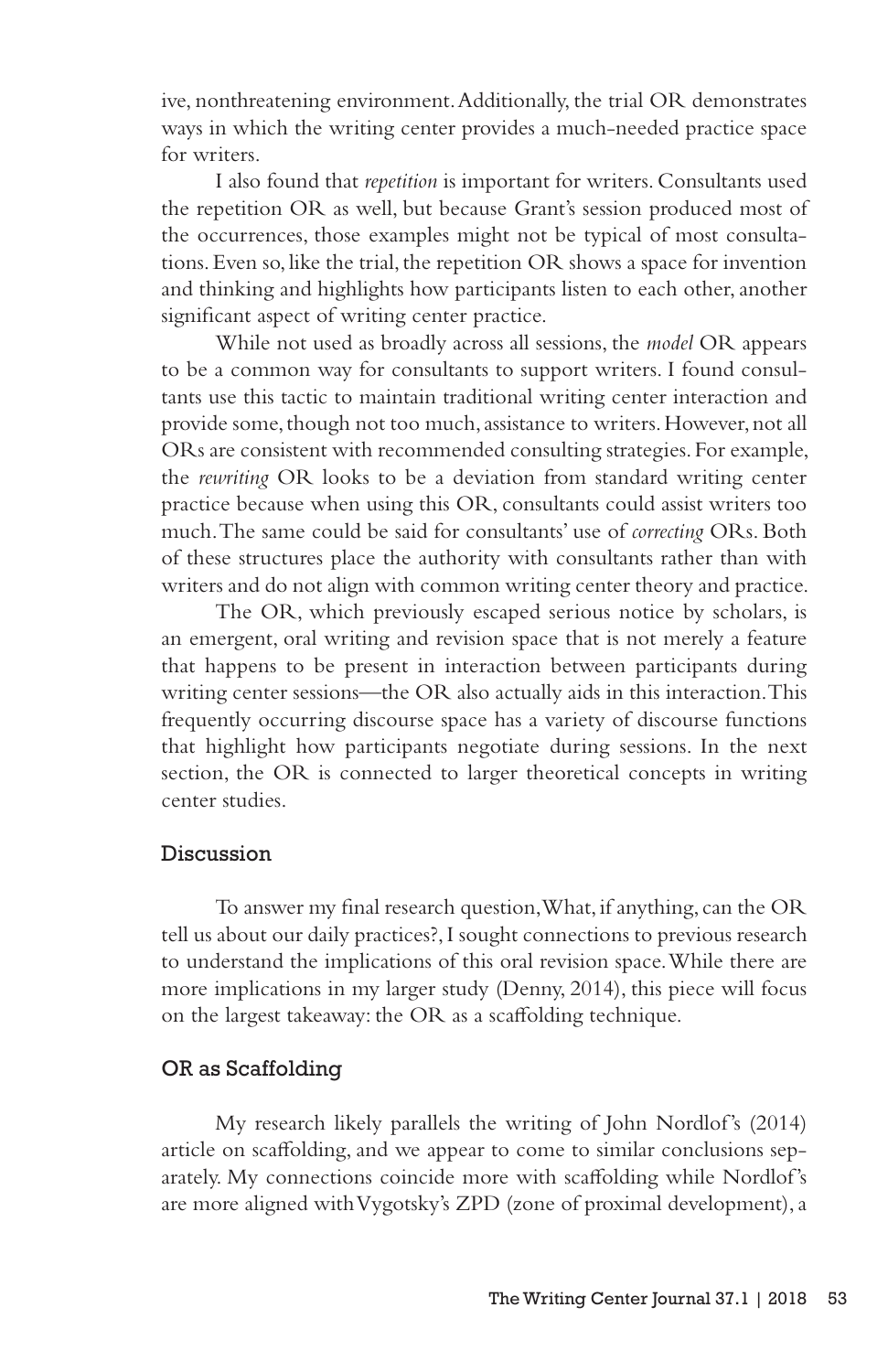key component of scaffolding. Nordlof has already skillfully outlined the basic history and theoretical underpinnings of scaffolding; therefore, I will provide only a brief outline of scaffolding here.

A concept of educational psychology, the term *scaffolding* was first introduced by David Wood, Jerome Bruner, and Gail Ross (1976), whose work focused on how young children learned to assemble a structure made of interlocking wooden blocks with the assistance of a tutor. Their concept of scaffolding described how much and what kinds of assistance the tutor provided, drawing heavily on the work of Lev Vygotsky (1962). Their "region of sensitivity to instruction" (Wood & Middleton, 1976, p. 185) mirrors the "zone of proximal development" (Vygotsky, 1978, p. 86) and is a key element to successfully scaffolding a learner. Teachers and tutors must pinpoint the ZPD and provide just enough assistance, or scaffolding, for the learner to succeed independently. In the writing center context, scaffolding appears in the following ways: It allows consultants to act as models and questioners until writers are able to question on their own (Palinscar & Brown, 1984); it has established, shared goals (Hogan & Pressley 1997); it allows feedback to introduce new patterns of thought (Holton & Thomas, 2001); and it helps internal speech become externalized and external speech become internalized (Zimmerman, 2001). Many of these scaffolding elements have already been presented as characteristics of the OR in previous sections of this article.

Though scaffolding is mentioned throughout writing center literature, especially in relationship to collaboration, the most recent and thorough work done on scaffolding in the writing center is Thompson's (2009) microanalysis of a consultant's verbal and nonverbal strategies as they relate to scaffolding. There is also work by Mackiewicz and Thompson (2013, 2014, 2015) that focuses on motivational scaffolding and politeness. The OR's connection to scaffolding is more akin to Jennifer G. Cromley & Roger Azevedo's (2005) "cognitive scaffolding," or that which "helps a student solve a problem on [their] own" (p. 87), rather than Mackiewicz and Thompson's "motivational scaffolding," or that which appeals to the student's motivational state.

The OR is an example of cognitive scaffolding because it provides some explicit ways consultants offer more and less assistance, and writers take on more and less responsibility. With the trial and repetition ORs, writers are given space to compose and think; with correcting and trial ORs, writers can orally rewrite their work. Consultants also have space to think and additional space to listen through repetition ORs, occasions for modeling with the modeling ORs, and the means to deliver much-needed feedback to writers through lead-ins and lead-outs (not specifically discussed in this article). The OR examples show a variety of scaffolding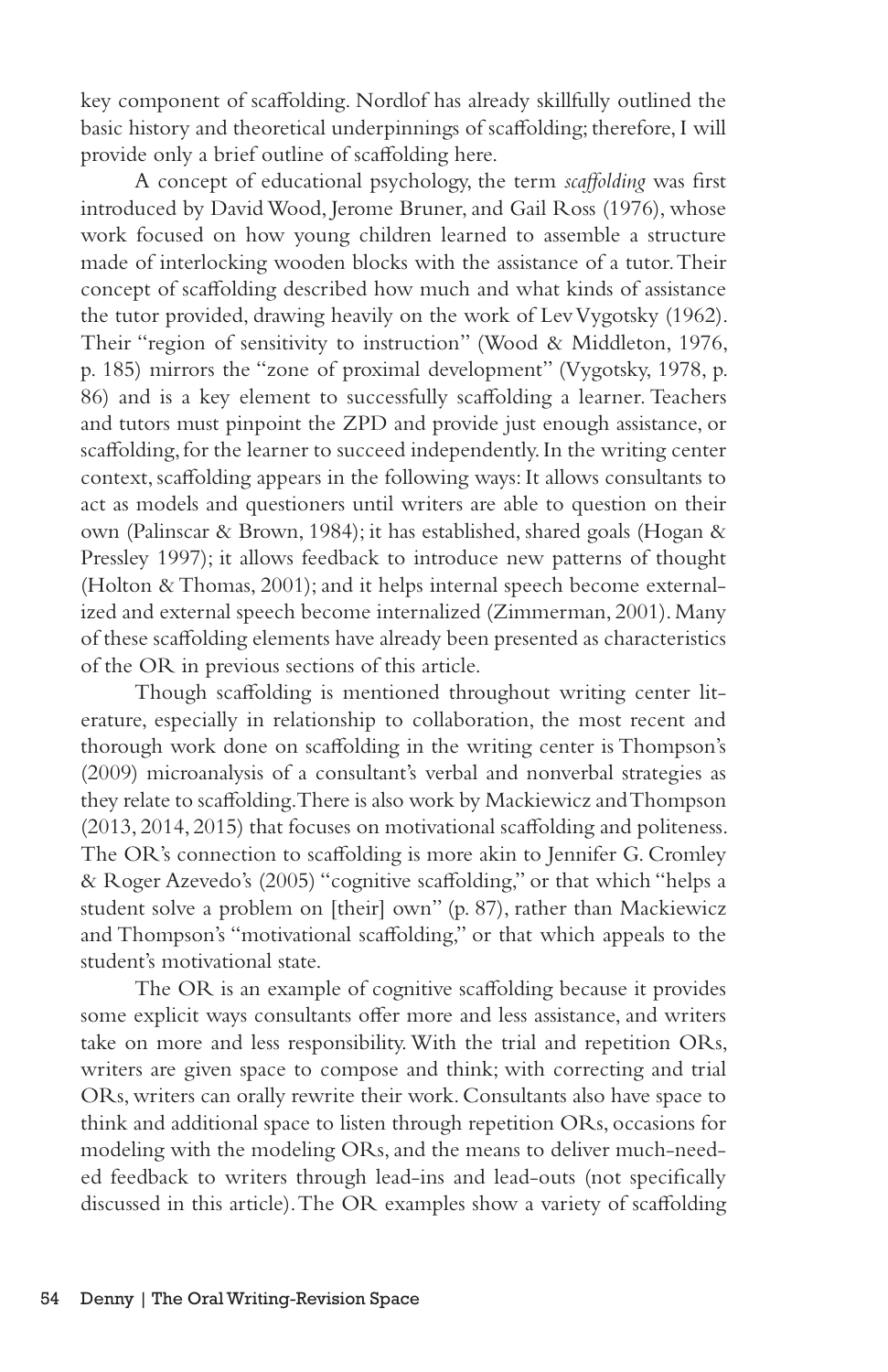strategies used by both consultants and their writers and contribute to a better understanding of writing center talk. Through close examination of the conversation between writers and consultants, we can see the many ways consultants and writers can negotiate during writing center sessions. The OR can allow exploration of Nordlof's (2014) question of "whether there could be a theoretical concept that might adequately explain and encompass the full range of successful practices that tutors might use to help writers develop their skills" (p. 46). Yet, the OR is not theoretical in nature; it is a practice that already transpires in the daily work of writing centers, as this analysis shows. Ultimately, the OR provides a framework for investigating scaffolding within writing center sessions.

## Conclusion

This study used conversation analysis to more closely examine the everyday talk of writing center sessions, first to explore interaction between participants and later to focus on the emergent discourse phenomenon, the OR, a discourse space that provides both consultants and writers various interactional options.

First, the OR highlights the benefits of a discourse-based method to writing center research. Discourse-analytic methods allow researchers to analyze interaction on the micro and macro levels, which as this study and others in the field have shown, can reveal much about the features of writing center sessions. These methods can most readily assist in defining writing center work through evidence-based conclusions rather than relying on lore and anecdotal evidence to shape the field's identity. The OR can also bring a better understanding of what happens and doesn't happen in writing center sessions, allowing for data-driven support for, or rebuttal of, long-standing notions of writing center lore. One piece of lore in particular this research has already complicated is the directive versus nondirective approach to tutoring. Other areas of lore might also be supported and/or challenged with a more specific approach to analyzing our daily talk.

As my own research has shown, one doesn't have to be a trained linguist or discourse analyst to work with these methods. Simply looking closely at what is happening in sessions can expose truths buried in our daily practices, and I hope this study can show others the accessibility of discourse studies, specifically conversation analysis. The OR itself acts as a framework to organize what the participants say, thereby providing a method for analyzing talk and, specifically, scaffolding. Beyond pure CA, interactional sociolinguistics (specifically frame analysis and footing) is another option for understanding the interactive qualities of the OR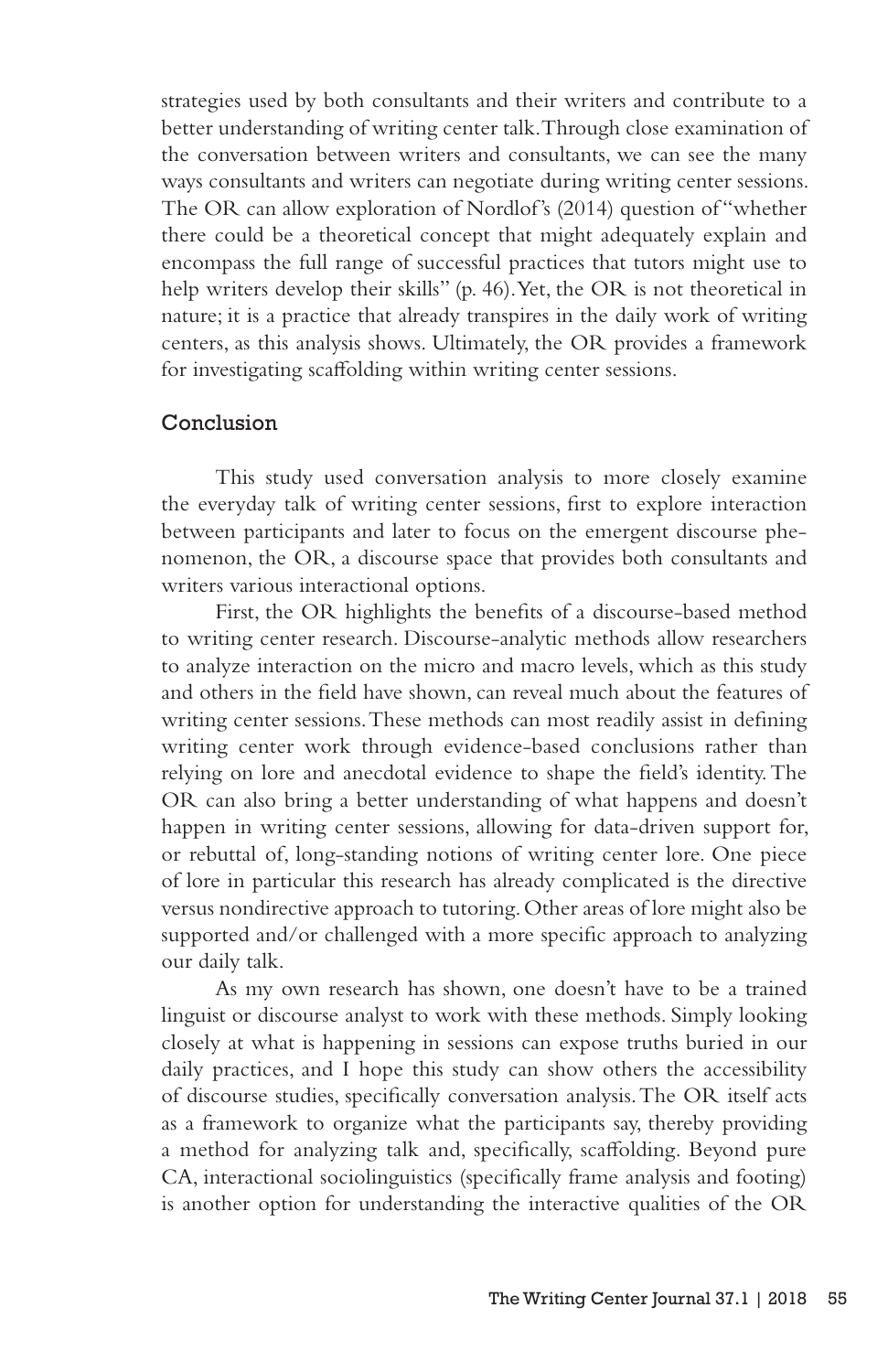discourse structure as well as other contextual features of the interaction. Future researchers might consider looking more closely at the gender and native language of both the consultant and writer as potential areas of influence on the type and frequency of OR use. Further, there could be interesting implications in examining the OR in terms of corpus-based research, using Mackiewicz's (2017) approach in her latest book-length study on writing center talk, particularly in examining function words, content words, and lexical bundles.

I would be remiss if I didn't discuss in more detail the most recent study of writing center talk and scaffolding by Mackiewicz & Thompson (2015) and how my findings intersect with and deviate from theirs. Even though their work focuses on motivational scaffolding and mine focuses on cognitive scaffolding, there are some clear overlaps between the two frameworks. However, the OR is an *oral revision and writing* space for *both*  participants that focuses specifically and only on *the writing* (whether already written or only orally written at this point), not the talk *about* writing. There are certainly connections between the two frameworks, yet they are not interchangeable. The frameworks, though, might serve to complement one another and could be used in tandem to deepen our understanding of writing center interaction and scaffolding. Having descriptive frameworks for analyzing discourse helps researchers and practitioners further consider the interactions in these sessions.

Most important, the OR serves to uncover details of consultant-writer interaction in the writing center, which assists with understanding our daily work by providing examples to train consultants for interactions with writers. The ORs show explicit ways consultants offer more and less assistance and how writers take on more and less responsibility for their learning, and these examples offer consultants real-world scenarios and responses to use as references. The OR additionally provides the terminology needed to more accurately discuss what writing center consultants do during these interactive negotiations: They model for their writers, they respond to writers' trials, and they correct writers' work from time to time. With this terminology, we can open conversation about the ways in which consultants can scaffold and respond to writers in the way most appropriate for a given situation. These examples further illustrate that consultants have an assortment of approaches, not merely the limiting directive/nondirective strategies, with which to work with writers and facilitate learning. It's also important to note that the OR reveals much about *writers*' interactions and utterances in sessions. Knowing how writers might respond in sessions can be a valuable training tool as well. These examples can show consultants multiple ways to work with writers to best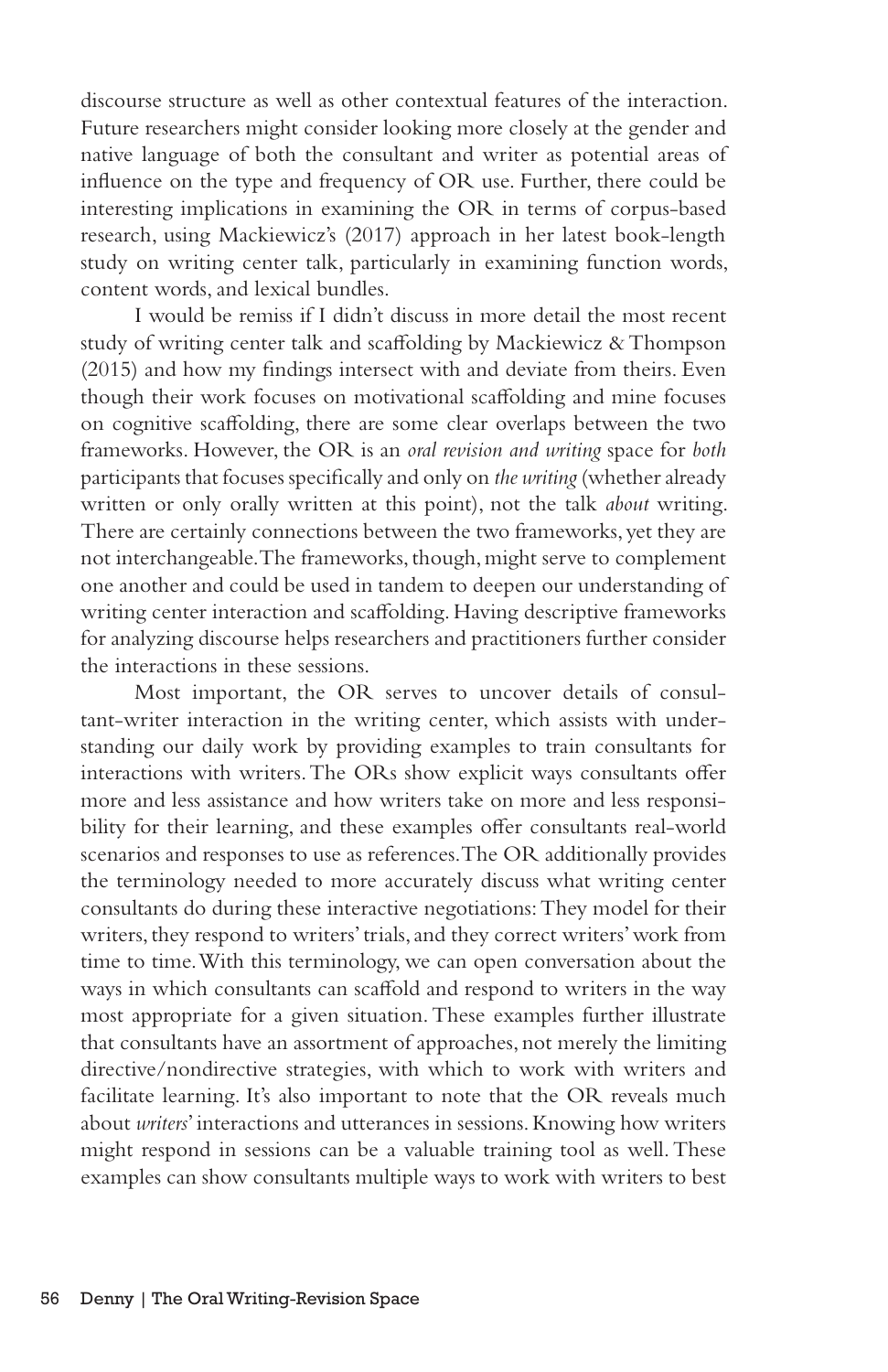serve the situation and the writers' needs, which is, after all, the ultimate goal of the writing center session.

# Acknowledgments

*I would like to thank the International Writing Centers Association for a Graduate Research Grant that helped fund part of this research. Additionally, I owe many thanks to both the current and previous editors of* The Writing Center Journal *for their mentorship and wonderful support and feedback.*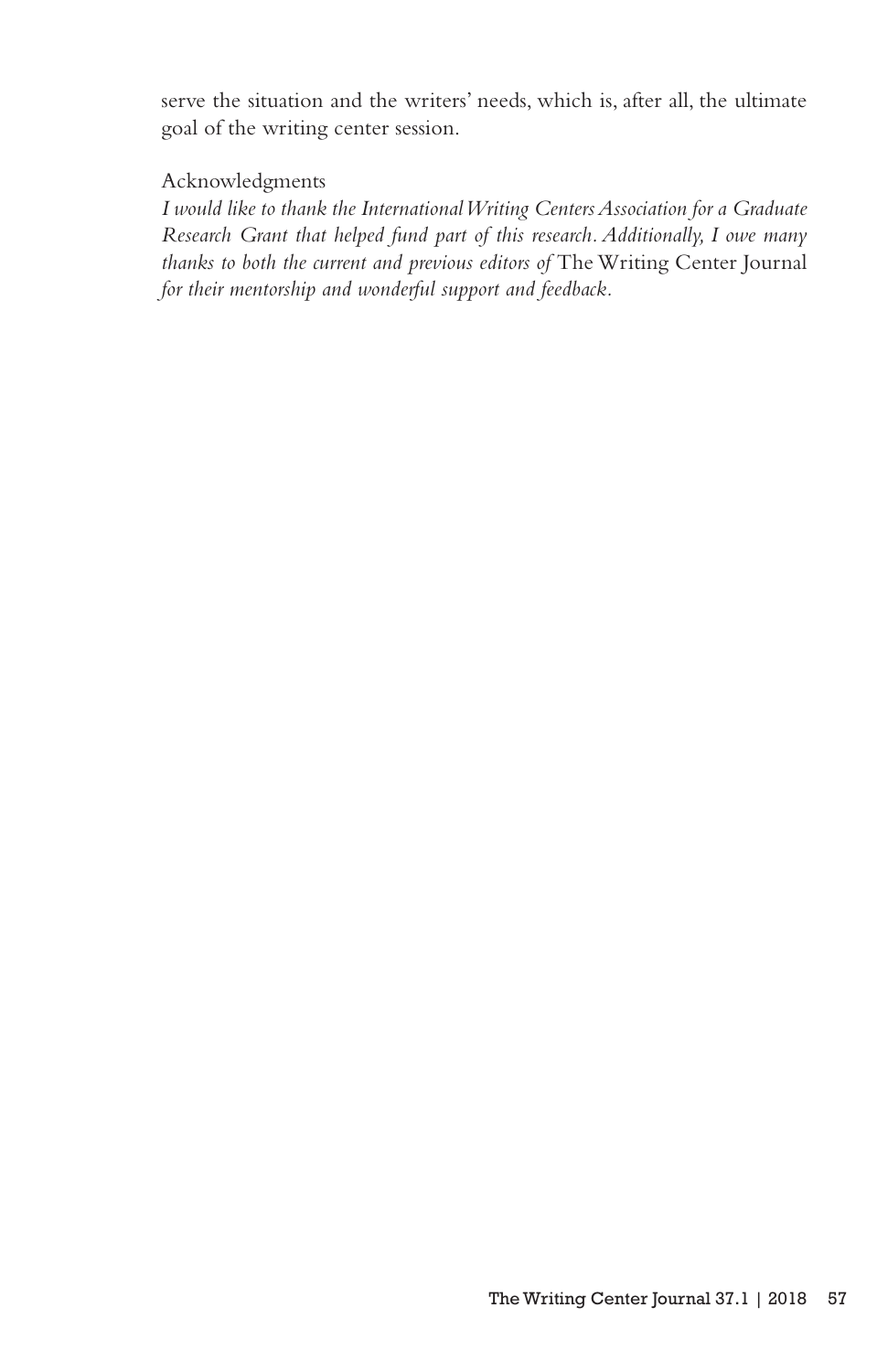#### References

- Babcock, R., Manning, K., Rogers, T., Goff, C., McCain, A. (2012). *A synthesis of qualitative students of writing center tutoring 1983–2006.* New York, NY: Peter Lang.
- Blau, S. R., Hall, J., & Strauss, T. (1998). Exploring the tutor/client conversation: A linguistic analysis. *Writing Center Journal, 19*(1)*,* 19–48.
- Cameron, D. (2001). *Working with spoken discourse*. Los Angeles, CA: SAGE.
- Cazden, C. B., & Beck, S. W. (2003). Classroom discourse. In A. C. Graesser, M. A. Gernsbacher, & S. R. Goldman (Eds.), *Handbook of discourse processes* (pp.165–198). Mahwah, NJ: Lawrence Erlbaum.
- Cromley, J. G., & Azevedo, R. (2005). What do reading tutors do? A naturalistic study of more and less experienced tutors in reading. *Discourse Processes, 40*(2)*,* 83–113.
- Denny, M. (2014). *The discourse of writing center interaction: The "OR" as an emergent discourse space* (Doctoral dissertation). Retrieved from ProQuest Dissertations and Theses database. (UMI No. 3629706)
- Driscoll, D., & Perdue, S. W. (2012). Theory, lore, and more: An analysis of RAD research in *The Writing Center Journal*, 1980–2009. *Writing Center Journal, 32*(2)*,* 11–39.
- Du Bois, J. W., Schuetze-Coburn, S., Cumming, S., & Paolino, D. (1993). Outline of discourse transcription. In J. A. Edwards & M. D. Lampert (Eds.), *Talking data: Transcription and coding in discourse research* (pp. 221–260). Hillsdale, NJ: Lawrence Erlbaum.
- Gerring, J., & Cojocaru, L. (2016). Selecting cases for intensive analysis: A diversity of goals and methods. *Sociological Methods & Research, 45*(3)*,* 392–423.
- Gilewicz, M., & Thonus, T. (2003). Close vertical transcription in writing center research. *Writing Center Journal, 24*(1)*,* 25–49.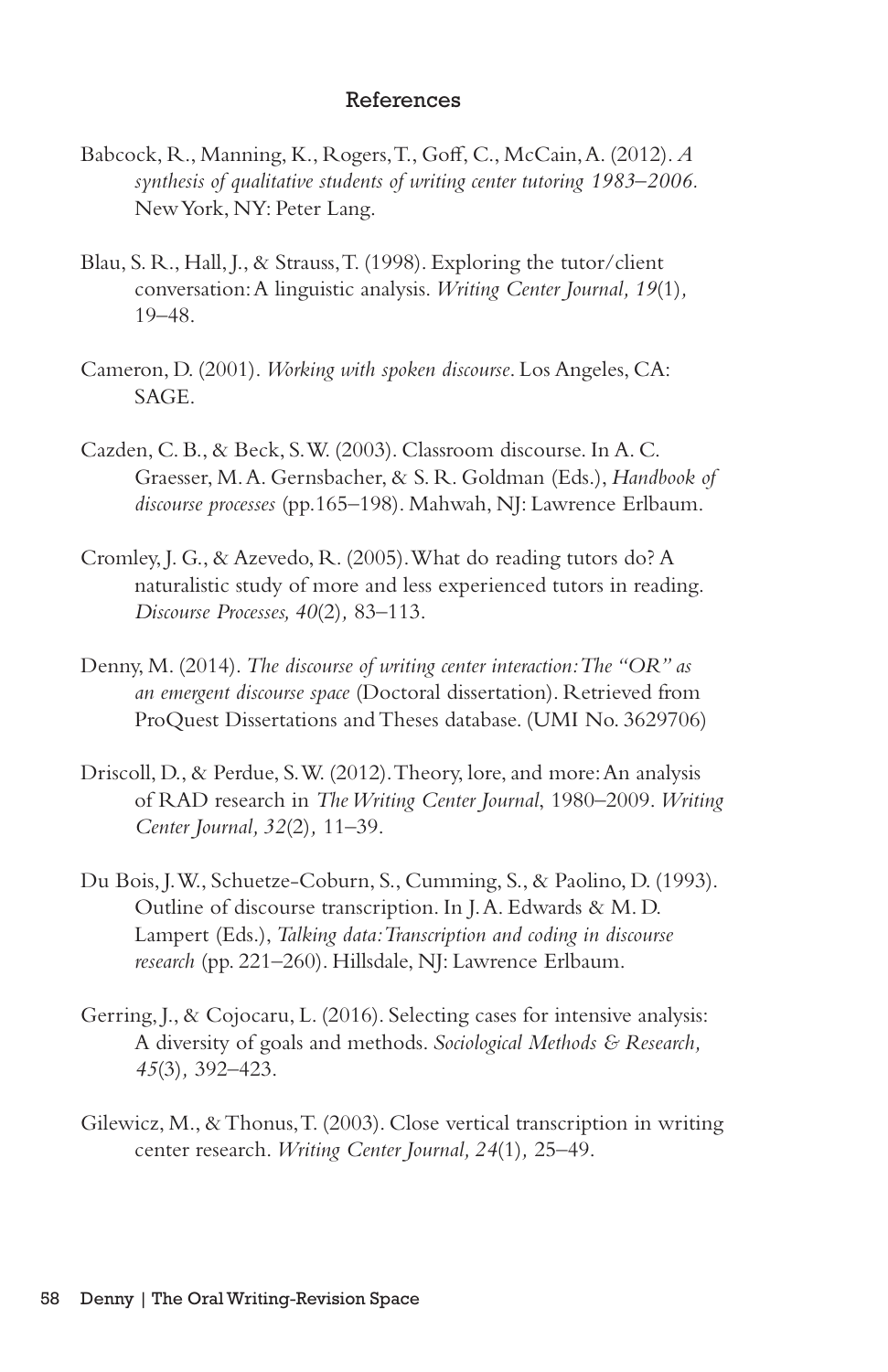- Godbee, B. (2012a). *Small talk, big change: Identifying potentials for social change in one-on-one talk about writing* (Doctoral dissertation). Retrieved from ProQuest Dissertations and Theses database. (UMI No. 3488742)
- Godbee, B. (2012b). Toward explaining the transformative power of talk about, around, and for writing. *Research in the Teaching of English,*  47*,* 171–197.
- Harris, M. (1983). Modeling: A process method of teaching. *College English,* 45*,* 74–84.
- Harris, M. (1995). Talking in the middle: Why writers need writing tutors. *College English, 57,* 27–42.
- Hartford, B. S., & Bardovi-Harlig, K. (1992). Closing the conversation: Evidence from the academic advising session. *Discourse Processes, 15,* 93–166.
- Haswell, R. H. (2005). NCTE/CCCC's recent war on scholarship. *Written Communication, 22,* 198–223.
- ten Have, P. (1990). Methodological issues in conversation analysis. Retrieved from http://www.paultenhave.nl/mica.htm.
- ten Have, P. (1991). Talk and institution: A reconsideration of the "asymmetry" of doctor-patient interaction. In D. Boden & D. H. Zimmerman (Eds.), *Talk and social structure: Studies in ethnomethodology and conversation analysis* (pp. 138–163). Cambridge, UK: Polity.
- ten Have, P. (2007). *Doing conversation analysis: A practical guide* (2nd ed.). Los Angeles, CA: SAGE.
- Hawkins, T. (1980). Intimacy and audience: The relationship between revision and the social dimension of peer tutoring. *College English, 42,* 64–68.
- Hogan, K., & Pressley, M. (1997). Scaffolding scientific competencies within classroom communities of inquiry. In K. Hogan & M. Pressley (Eds.), *Scaffolding student learning: Instructional approaches and issues* (pp. 74–107). Cambridge: Brookline Books/Lumen Editions.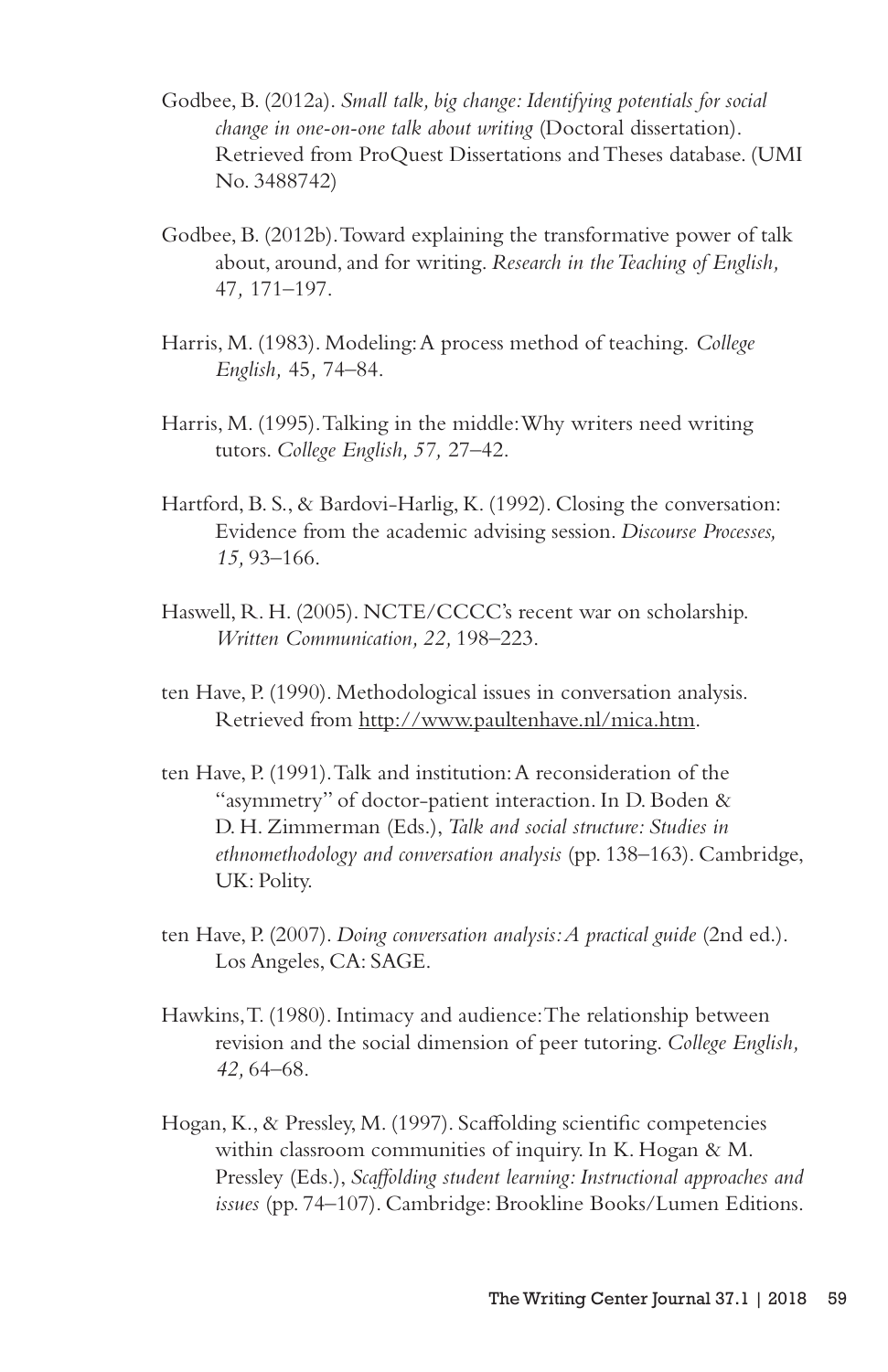- Holton, D., & Thomas, G. (2001). Mathematical interactions and their influence on learning. In D. Clarke (Ed.), *Perspectives on practice and meaning in mathematics and science classrooms* (pp. 75–104). Dordrecht, The Netherlands: Kluwer Academic.
- Jefferson, G. (2004). Glossary of transcript symbols with an introduction. In G. H. Lerner (Ed.), *Conversation analysis: Studies from the first generation* (pp. 13–31). Amsterdam, The Netherlands: John Benjamins.
- Kjesrud, R. D. (2015). Lessons from data: Avoiding lore bias in research paradigms. *Writing Center Journal, 34*(2)*,* 33–58.
- Mackiewicz, J. M. (2001). *The co-construction of social relationships in writing center tutoring interactions: An analysis of politeness strategies in discourse activity frames* (Doctoral dissertation). Retrieved from ProQuest Dissertations and Thesis database. (UMI No. 3037792)
- Mackiewicz, J. (2017). *The aboutness of writing center talk: A corpus and discourse analysis.* New York, NY: Taylor & Francis.
- Mackiewicz, J., & Thompson, I. (2013). Motivational scaffolding, politeness, and writing center tutoring. *Writing Center Journal, 33*(1)*,* 38–73.
- Mackiewicz, J., & Thompson, I. (2015). *Talk about writing: The tutoring strategies of experienced writing center tutors.* New York, NY: Routledge.
- McAndrew, D. A., & Reigstad, T. J. (2001). *Tutoring writing: A practical guide for conferences*. Portsmouth, NH: Heinemann.
- Meyer, E., & Smith, L. Z. (1987). *The practical tutor*. New York, NY: Oxford University Press.
- Murphy, S. W. (2001). *Politeness and self-presentation in writing center discourse* (Doctoral dissertation). Retrieved from ProQuest Dissertations and Thesis database. (UMI No. 3033843)
- Murphy, S. W. (2006). "Just chuck it: I mean don't get fixed on it": Selfpresentation in writing center discourse. *Writing Center Journal, 26*(1)*,* 62–82.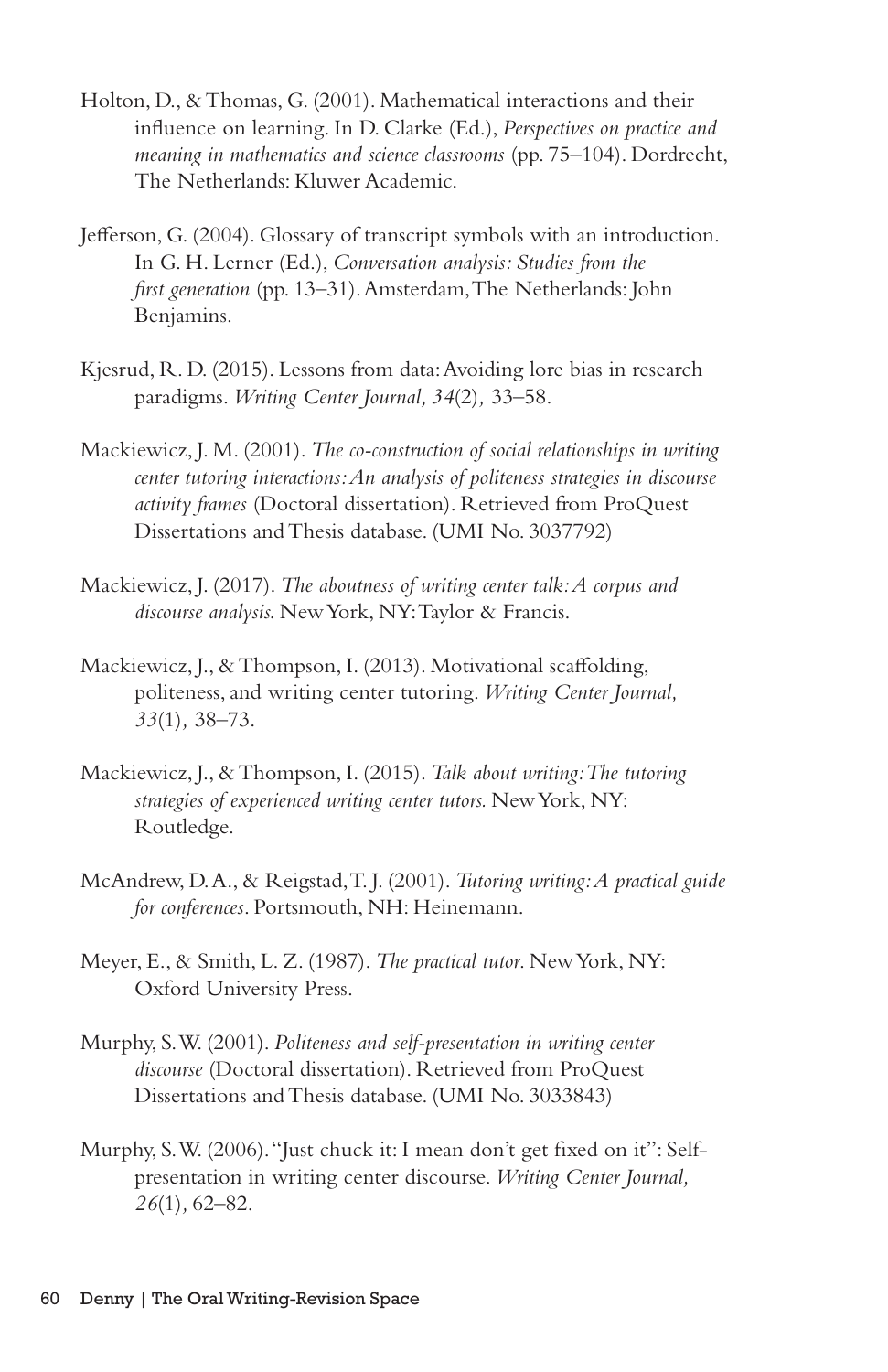- Newkirk, T. (1989). The first five minutes: Setting the agenda in a writing conference. In C. Anson (Ed.), *Writing and response: Theory, practice, and research* (pp. 317–331). Urbana, IL: NCTE.
- Nordlof, J. (2014). Vygotsky, scaffolding, and the role of theory in writing center work. *Writing Center Journal, 34*(1)*,* 45–64.
- North, S. (1982). Training tutors to talk about writing. *College Composition and Communication, 33,* 434–441
- Palinscar, A. S., & Brown, A. L. (1984). Reciprocal teaching of comprehension-fostering and comprehension-monitoring activities. *Cognition and Instruction, 1,* 117–175.
- Ritter, J. J. (2002). *Negotiating the center: An analysis of writing tutorial interactions between ESL learners and native-English speaking writing center tutors* (Doctoral dissertation). Retrieved from ProQuest Dissertations and Theses database. (UMI No. 3056649)
- Rollins, B., Smith, T., & Westbrook, E. (2008). Collusion and collaboration: Concealing authority in writing center conversation. In M. D. Nicolas (Ed.), *(E)merging identities: Graduate students in the writing center* (pp. 119–140). Southlake, TX: Fountainhead.
- Ryan, L., & Zimmerelli, L. (2010). *The Bedford guide for writing tutors* (5th ed.). New York, NY: Bedford/St. Martin's.
- Sacks, H. (1974). An analysis of the course of a joke's telling in conversation. In J. Sherzer & R. Bauman (Eds.), *Exploration in the ethnography of speaking* (pp. 337–353). London, UK: Cambridge University Press.
- Sacks, H., Schegloff, E. A., & Jefferson, G. (1974). A simplest systematics for the organization of turn-taking in conversation. *Language, 50,*  696–735.
- Tannen, D. (2007). *Talking voices*. Cambridge, UK: Cambridge University Press.
- Thompson, I. (2009). Scaffolding in the writing center: A microanalysis of an experienced tutor's verbal and nonverbal tutoring strategies. *Written Communication, 26,* 417–453.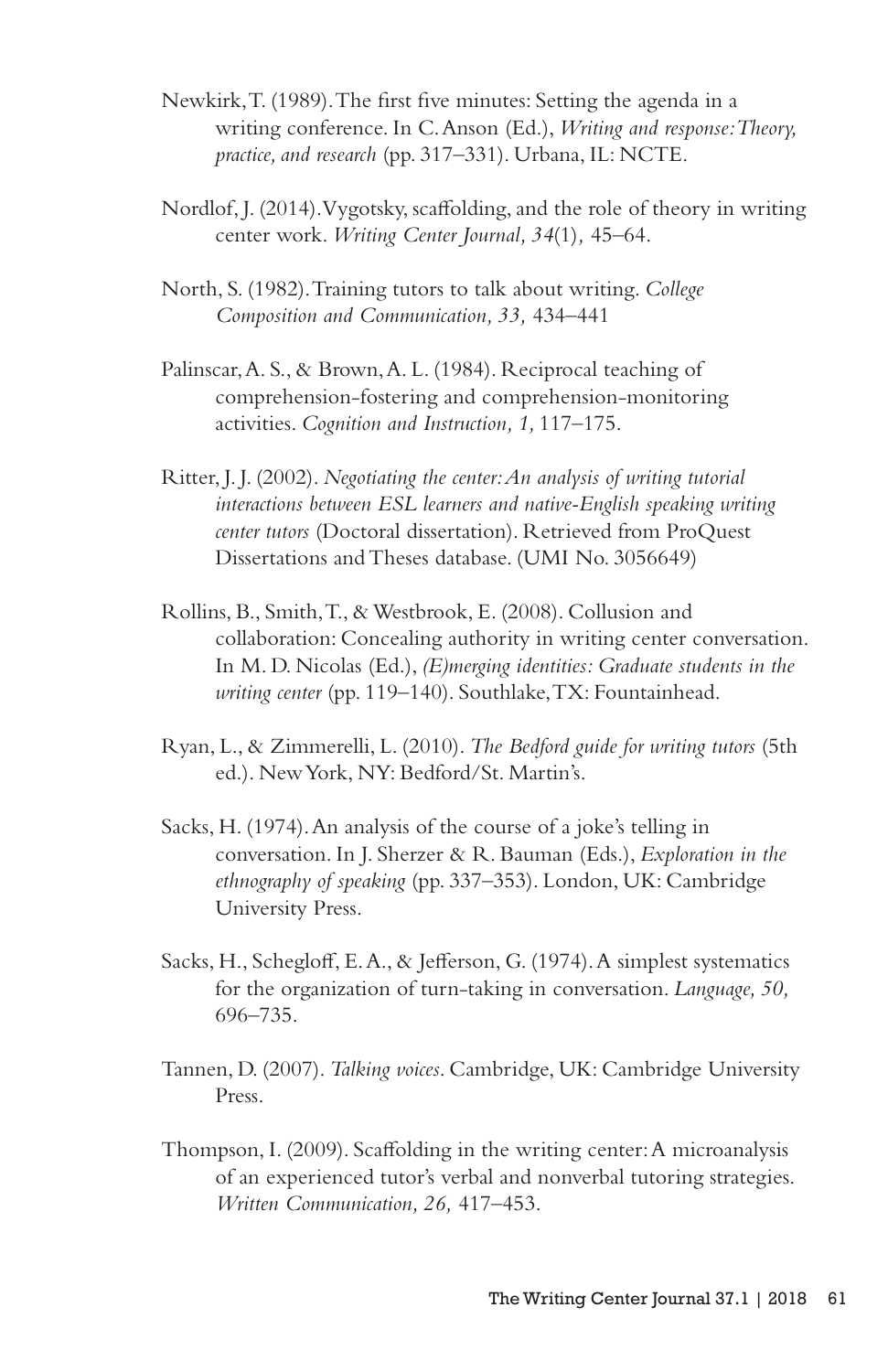- Thompson, I., & Mackiewicz, J. (2014). Questioning in writing center conferences. *Writing Center Journal, 33*(2)*,* 33–70.
- Vallejo, J. F. (2004). *ESL writing center conference: A study of one-on-one tutoring dynamics and the writing process* (Doctoral dissertation). Retrieved from ProQuest Dissertations and Theses database. (UMI No. 3120717)
- Vygotsky, L. S. (1962). *Thought and language*. Cambridge, MA: Harvard University Press.
- Vygotsky, L. S. (1978). *Mind in society*. Cambridge, MA: Harvard University Press.
- Waring, H. Z. (2005). Peer tutoring in a graduate writing centre: Identity, expertise, and advice resisting. *Applied Linguistics, 26,* 141–168.
- Williams, J. (2005). Writing center interaction: Institutional discourse and the role of peer tutors. In K. Bardovi-Harlig & B. S. Hartford (Eds.), *Interlanguage pragmatics: Exploring institutional talk* (pp. 17–65). Mahwah, NJ: Lawrence Erlbaum.
- Wood, D., Bruner, J. S., & Ross, G. (1976). The role of tutoring in problem solving. *Journal of Child Psychology and Psychiatry, 17*, 89–100.
- Wood, D., & Middleton, D. (1975). A study of assisted problem-solving. *British Journal of Psychology, 66,* 181–191.
- Zimmerman, B. J. (2001). Learning and academic achievement: Theoretical perspectives. In B. J. Zimmerman & D. H. Schunk (Eds.), *Self-regulated learning and academic achievement: Theoretical perspectives* (2nd ed., pp. 1–37). Mahwah, NJ: Lawrence Erlbaum.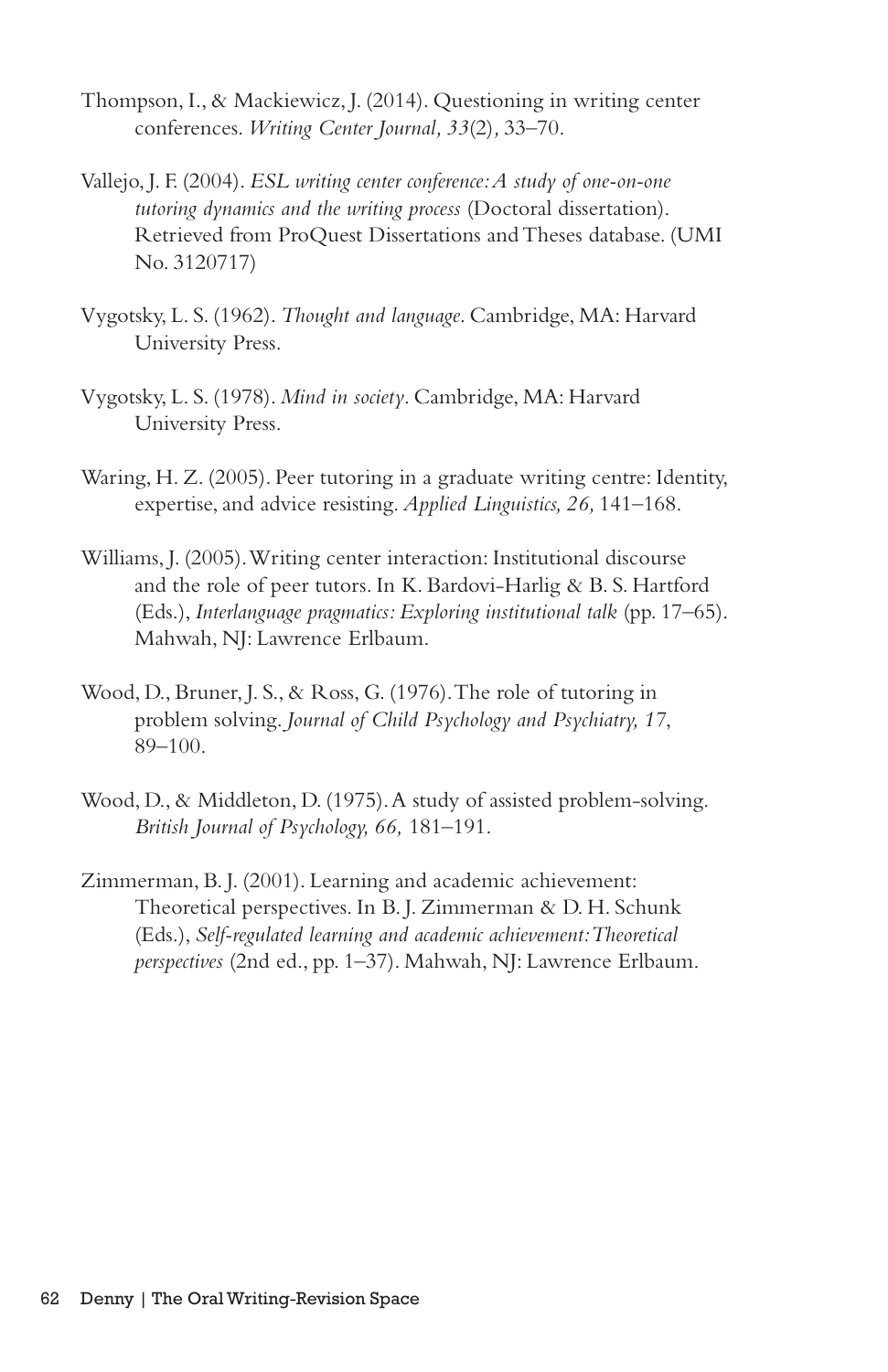# Appendix: Transcription Conventions

*Transcription conventions and symbols*

| Conventions       |                                                                                                                                                                                                                                                                                                                                                                                                     |
|-------------------|-----------------------------------------------------------------------------------------------------------------------------------------------------------------------------------------------------------------------------------------------------------------------------------------------------------------------------------------------------------------------------------------------------|
| Backchannels      | Contributions made by other participants while the<br>first speaker maintains the floor. Backchannels are<br>written in lowercase (okay) to distinguish them<br>from minimal responses. Examples: uh-huh,<br>yeah, mmkay, okay, (all) right, mhmm                                                                                                                                                   |
| Filled pauses     | Any spoken word that speakers use to fill gaps.<br>Examples: um, hmm, er, uh                                                                                                                                                                                                                                                                                                                        |
| Minimal responses | Utterances by a speaker that signal engagement.<br>Examples: Uh-huh $(= \text{yes})$ , Uh-uh $(= \text{no})$ , Yeah,<br>Okay, (All) Right                                                                                                                                                                                                                                                           |
| Pauses            | Pauses are marked by a (.) for a short pause $(1-2)$<br>seconds), and by the number of seconds (5s) for a<br>timed pause (2+ seconds).                                                                                                                                                                                                                                                              |
| Symbols           |                                                                                                                                                                                                                                                                                                                                                                                                     |
| W:<br>C:          | Speakers are identified as W for writer and C for<br>consultant                                                                                                                                                                                                                                                                                                                                     |
| - {hyphen}        | Truncated word, a word that was not spoken in its<br>entirety. Example: Wha- where is he?                                                                                                                                                                                                                                                                                                           |
| $-$ {2 hyphens}   | Truncated thought, where the speaker stops<br>mid-thought and picks up another. Example: But<br>he-I thought he was coming.                                                                                                                                                                                                                                                                         |
| [words]           | Speech overlap. Beginning shown by a right-facing<br>bracket ([) placed vertically. Overlaps between<br>participant contributions are marked using brackets<br>aligned directly above one another. Overlaps<br>continue until one interlocutor completes their<br>utterance. Example:<br>W: That is really random. [Because I was<br>pretty sure I was<br>C: [Really? I could swo-<br>W: for today. |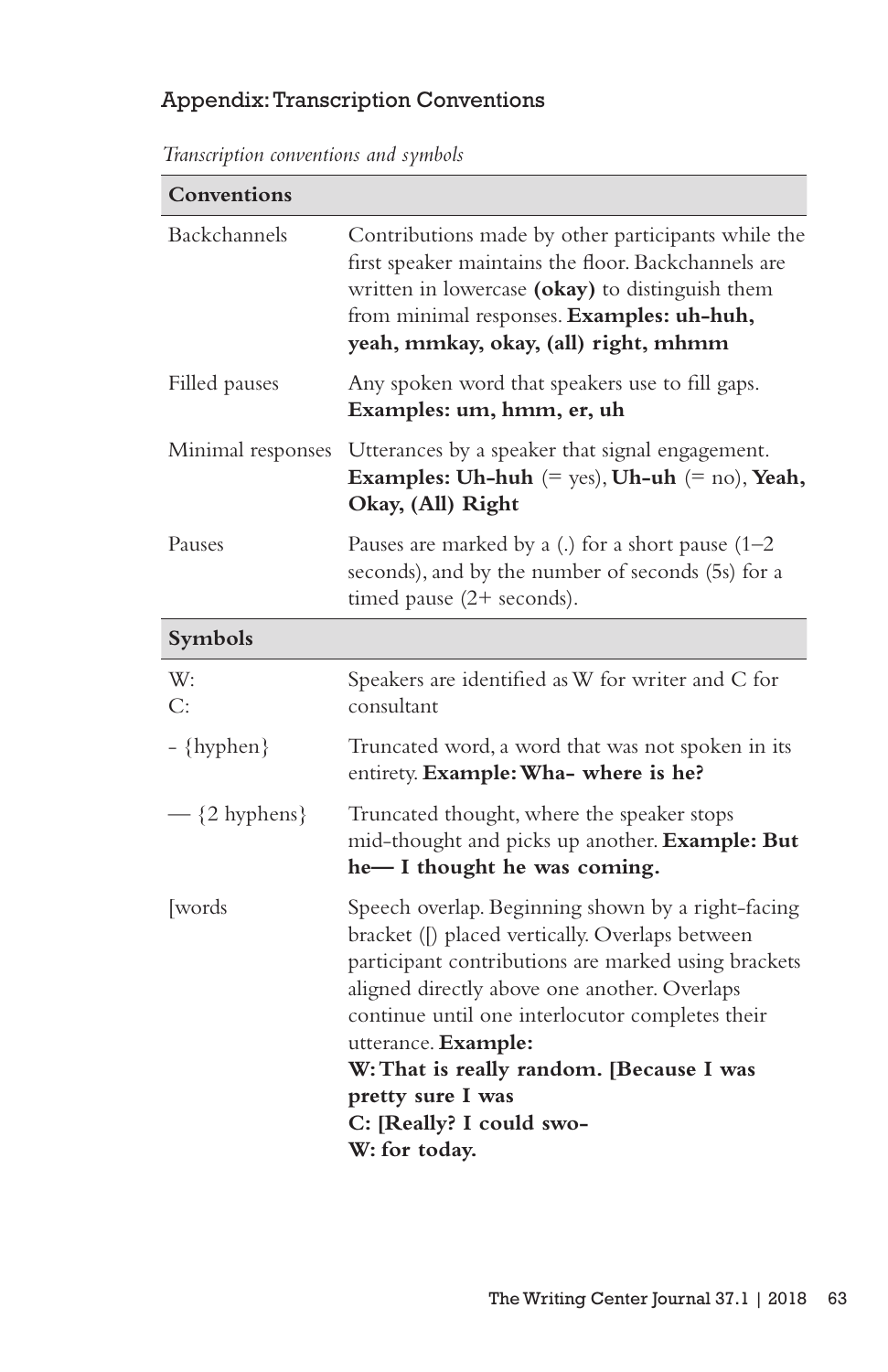| <q q="" words=""></q>       | The angle-bracket pair $\langle Q \rangle$ indicates a stretch<br>of speech characterized by a "quotation" quality.<br>Example: He was all like <q cite<br="" must="" you="">your sources Q&gt;</q>                                          |
|-----------------------------|----------------------------------------------------------------------------------------------------------------------------------------------------------------------------------------------------------------------------------------------|
| $\left(\overline{a}\right)$ | The symbol $@$ is used to represent laughter. One<br>token of the symbol @ is used for each "syllable,"<br>or pause, of laughter. Example: That's what I<br>was thinking. @@@@                                                               |
| $\leq$ @ words @>           | The angle-bracket pair $\leq$ @ $\geq$ indicates a<br>laughing quality over a stretch of speech, i.e.<br>laughter during words enclosed between the two<br>@ symbols. Example: $\leq$ (@) Yeah (@)> it was<br>pretty funny.                  |
| <wh wh="" words=""></wh>    | The angle-bracket pair <whwh> indicates a<br/>whispered quality over the words spoken between<br/>the two WH symbols. Example: <wh he's="" not<br="">going be there tomorrow WH&gt;</wh></whwh>                                              |
| $<$ RE words RE $>$         | Reading aloud from the paper. Example: <re<br>technology not just for educational purposes<br/>but for real-life situations RE&gt;</re<br>                                                                                                   |
|                             | <wr words="" wr=""> Verbalizing words while writing them. Example:<br/>So <wr corrupts-wr=""></wr></wr>                                                                                                                                      |
|                             | <or or="" words="">* Oral writing or revision*<br/>S: &lt; OR Urlacher is who a great many young<br/>men aspire to be OR&gt;?<br/>T: Right.<br/>S: &lt; OR aspire to be like OR&gt;? &lt; OR or<br/>aspire to be-OR&gt; ? I don't know.</or> |
| Paralinguistic<br>markers   | Nonverbal features<br>(()) additional observation-COUGH, SIGH,<br>READING, WRITING<br>XXXX Indecipherable or doubtful hearing<br>$\rightarrow$ Turns focused for analysis                                                                    |

**Melody Denny** is an Assistant Professor in the English Department and Writing Center Director at Cottey College in Nevada, Missouri. She is currently recording new writing center session videos for further analysis of the OR discourse feature.